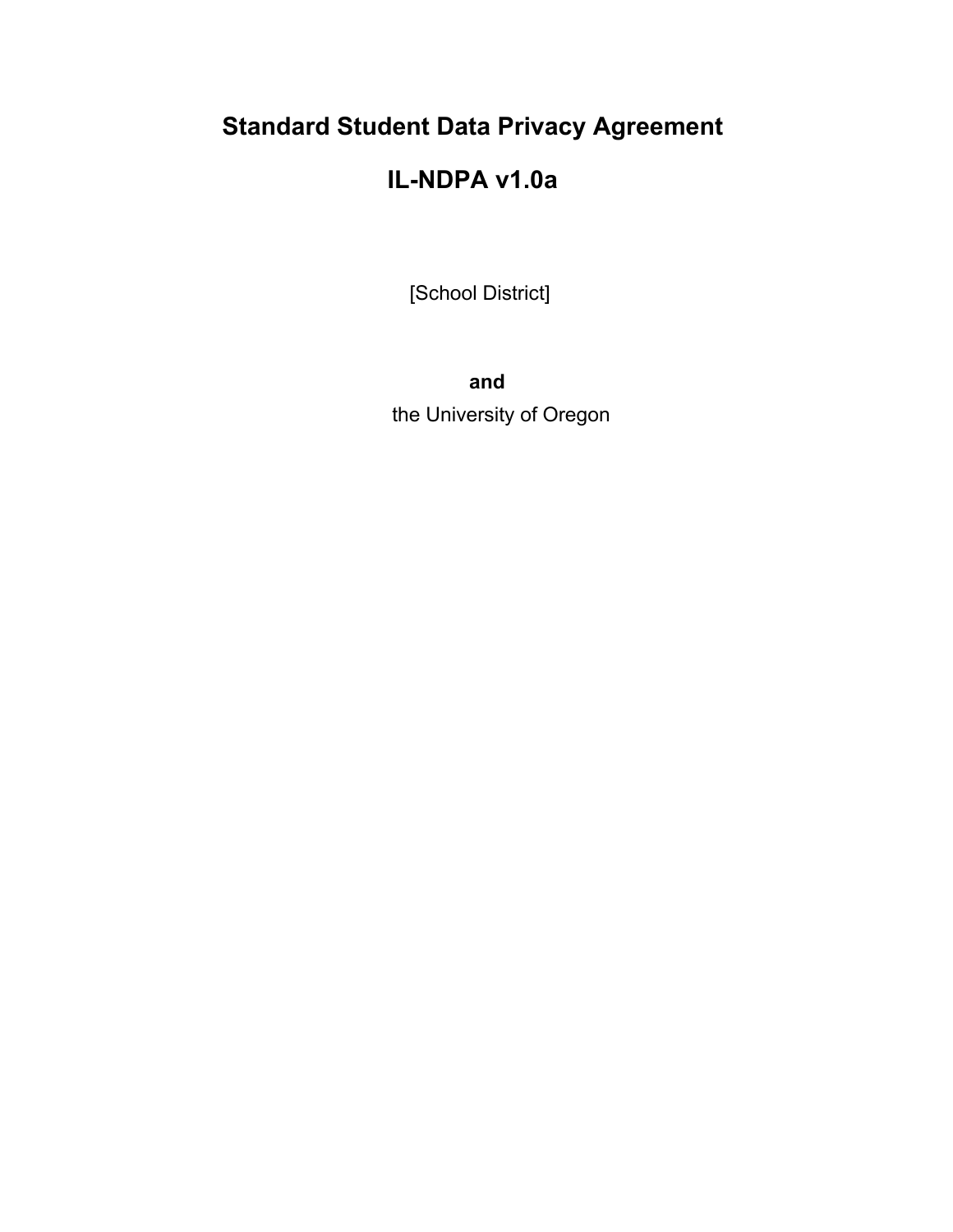This Student Data Privacy Agreement ("**DPA**") is entered into on the date of full execution (the "**Effective Date**") and is entered into by and between: [ ], located at [ ] (the "**Local Education Agency**" or "**LEA**") and the University of Oregon, located at 1238 University of Oregon, Eugene, OR 97403 (the "**Provider**").

**WHEREAS**, the Provider is providing educational or digital services to LEA.

**WHEREAS**, the Provider and LEA recognize the need to protect personally identifiable student information and other regulated data exchanged between them as required by applicable laws and regulations, such as the Family Educational Rights and Privacy Act ("**FERPA**") at 20 U.S.C. § 1232g (34 CFR Part 99); the Children's Online Privacy Protection Act ("COPPA") at 15 U.S.C. § 6501-6506 (16 CFR Part 312), applicable state privacy laws and regulations and

**WHEREAS**, the Provider and LEA desire to enter into this DPA for the purpose of establishing their respective obligations and duties in order to comply with applicable laws and regulations.

**NOW THEREFORE**, for good and valuable consideration, LEA and Provider agree as follows: 1. A description of the Services to be provided, the categories of Student Data that may be provided by LEA to Provider, and other information specific to this DPA are contained in the Standard Clauses hereto.

### 2. **Special Provisions.** *Check if Required*

☐If checked, the Supplemental State Terms and attached hereto as **Exhibit "G"** are hereby incorporated by reference into this DPA in their entirety.

- $\Box$ If checked, LEA and Provider agree to the additional terms or modifications set forth in **Exhibit "H". (Optional)**
- ☐If Checked, the Provider, has signed **Exhibit "E"** to the Standard Clauses, otherwise known as General Offer of Privacy Terms
- 3. In the event of a conflict between the SDPC Standard Clauses, the State or Special Provisions will control. In the event there is conflict between the terms of the DPA and any other writing, including, but not limited to the Service Agreement and Provider Terms of Service or Privacy Policy the terms of this DPA shall control.
- 4. This DPA shall be effective upon the date of signature by Provider and LEA, and shall remain in effect as between Provider and LEA 1) for so long as the Services are being provided to the LEA or 2) until the DPA is terminated pursuant to the Service Agreement, whichever comes first. The Exhibit E General Offer will expire three (3) years from the date the original DPA was signed.
- 5. The services to be provided by Provider to LEA pursuant to this DPA are detailed in **Exhibit "A"** (the "**Services**").
- 6. **Notices**. All notices or other communication required or permitted to be given hereunder may be given via e-mail transmission, or first-class mail, sent to the designated representatives below.

The designated representative for the LEA for this DPA is: Name: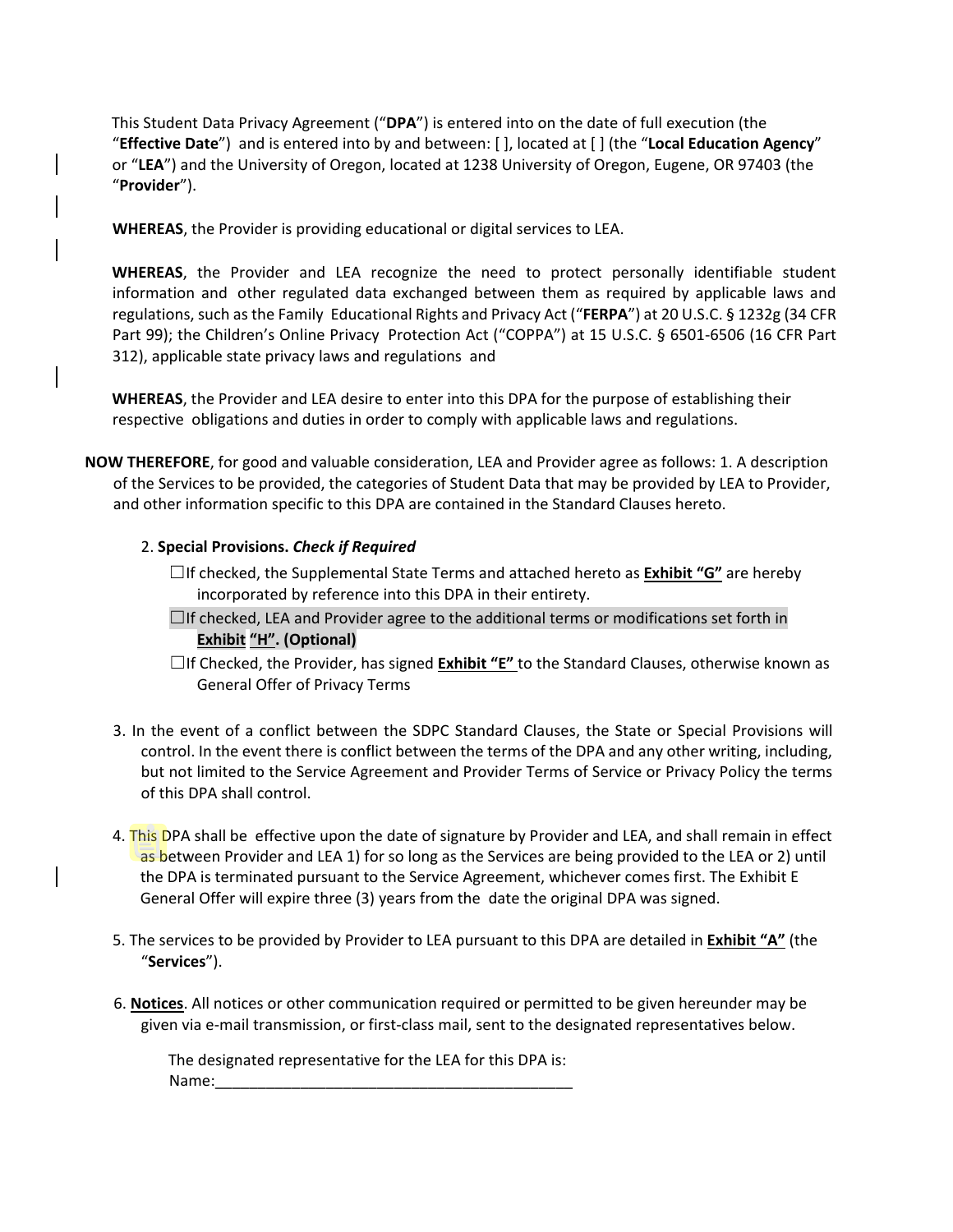|           | The designated representative for the Provider for this DPA is:                      |  |
|-----------|--------------------------------------------------------------------------------------|--|
|           | Name: PBIS Apps Support                                                              |  |
|           | Address: 1235 University of Oregon, Eugene, OR 97403-1235                            |  |
|           | Phone: 855-455-8194                                                                  |  |
|           |                                                                                      |  |
|           | Email: pbisappssupport@uoregon.edu                                                   |  |
|           | IN WITNESS WHEREOF, LEA and Provider execute this DPA as of the Effective Date. LEA: |  |
|           |                                                                                      |  |
|           |                                                                                      |  |
|           |                                                                                      |  |
| Provider: |                                                                                      |  |
|           |                                                                                      |  |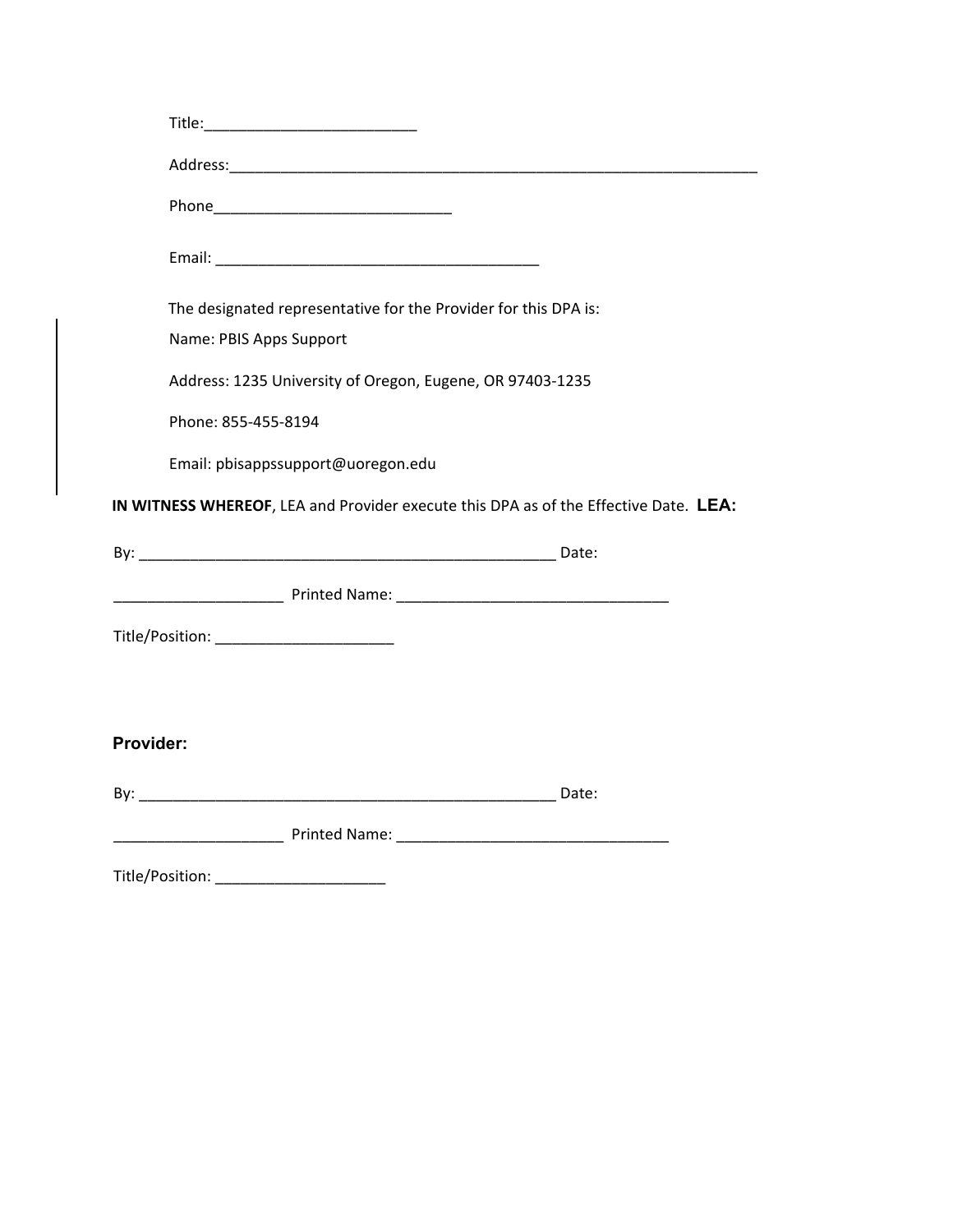Last Updated 2021-03-15 - New Illinois Exhibit G IL-NDPA v1.0a Page 3 of 23

### **STANDARD CLAUSES**

Version 1.0

### **ARTICLE I: PURPOSE AND SCOPE**

- **1. Purpose of DPA**. The purpose of this DPA is to describe the duties and responsibilities to protect Student Data including compliance with all applicable federal, state, and local privacy laws, rules, and regulations, all as may be amended from time to time. In performing these services, the Provider shall be considered a School Official with a legitimate educational interest, and performing services otherwise provided by the LEA. Provider shall be under the direct control and supervision of the LEA, with respect to its use of Student Data
- **2. Student Data to Be Provided**. In order to perform the Services described above, LEA shall provide Student Data as identified in the Schedule of Data, attached hereto as **Exhibit "B"**.
- **3. DPA Definitions**. The definition of terms used in this DPA is found in **Exhibit "C".** In the event of a conflict, definitions used in this DPA shall prevail over terms used in any other writing, including, but not limited to the Service Agreement, Terms of Service, Privacy Policies etc.

### **ARTICLE II: DATA OWNERSHIP AND AUTHORIZED ACCESS**

- **1. Student Data Property of LEA**. All Student Data transmitted to the Provider pursuant to the Service Agreement is and will continue to be the property of and under the control of the LEA. The Provider further acknowledges and agrees that all copies of such Student Data transmitted to the Provider, including any modifications or additions or any portion thereof from any source, are subject to the provisions of this DPA in the same manner as the original Student Data. The Parties agree that as between them, all rights, including all intellectual property rights in and to Student Data contemplated per the Service Agreement, shall remain the exclusive property of the LEA. For the purposes of FERPA, the Provider shall be considered a School Official, under the control and direction of the LEA as it pertains to the use of Student Data, notwithstanding the above.
- **2. Parent Access**. To the extent required by law, the LEA shall establish reasonable procedures by which a parent, legal guardian, or eligible student may review Education Records and/or Student Data correct erroneous information, and procedures for the transfer of student-generated content to a personal account, consistent with the functionality of services. In the event that a parent of a student or other individual contacts the Provider to review any of the Student Data accessed pursuant to the Services, the Provider shall refer the parent or individual to the LEA, who will follow the necessary and proper procedures regarding the requested information.
- **4. Law Enforcement Requests**. Should law enforcement or other government entities ("Requesting Party(ies)") contact Provider with a request for Student Data held by the Provider pursuant to the Services, the Provider shall notify the LEA in advance of a compelled disclosure to the Requesting Party, unless lawfully directed by the Requesting Party not to inform the LEA of the request.
- **Subprocessors**. Provider shall enter into written agreements with all Subprocessors performing functions for the Provider in order for the Provider to provide the Services pursuant to the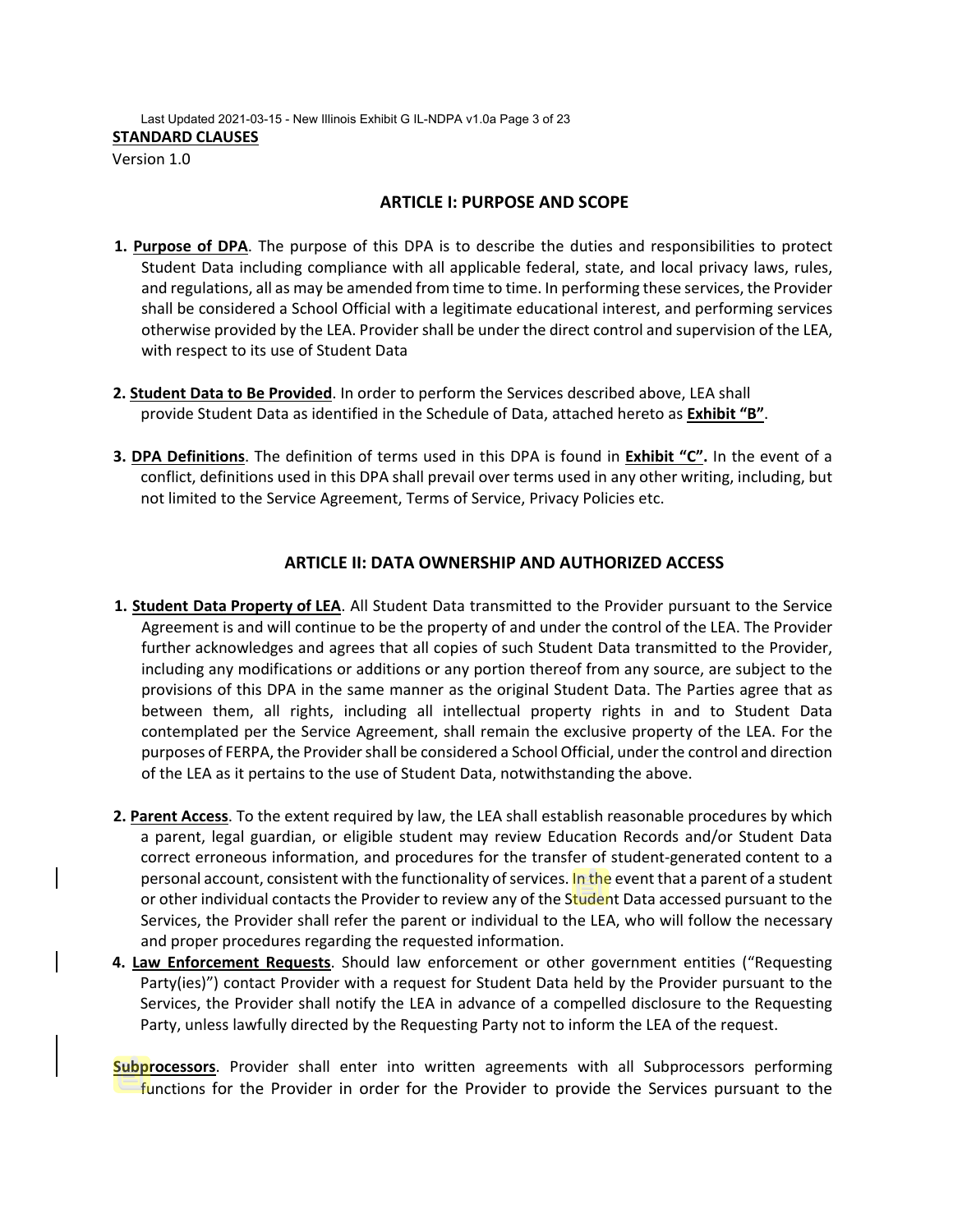Service Agreement, whereby the Subprocessors agree to protect Student Data in accordance with best practices and applicable law.

### **ARTICLE III: DUTIES OF LEA**

- **1. Provide Data in Compliance with Applicable Laws**. LEA shall provide Student Data for the purposes of obtaining the Services in compliance with all applicable federal, state, and local privacy laws, rules, and regulations, all as may be amended from time to time.
- **2. Annual Notification of Rights**. If the LEA has a policy of disclosing Education Records and/or Student Data under FERPA (34 CFR § 99.31(a)(1)), LEA shall include a specification of criteria for determining who constitutes a school official and what constitutes a legitimate educational interest in its annual notification of rights.
- **3. Reasonable Precautions**. LEA shall take reasonable precautions to secure usernames, passwords, and any other means of gaining access to the services and hosted Student Data.
- **4. Unauthorized Access Notification**. LEA shall notify Provider promptly of any known unauthorized access. LEA will assist Provider in any efforts by Provider to investigate and respond to any unauthorized access.

### **ARTICLE IV: DUTIES OF PROVIDER**

- **1. Privacy Compliance**. The Provider shall comply with all applicable federal, state, and local laws, rules, and regulations pertaining to Student Data privacy and security, all as may be amended from time to time.
- **2. Authorized Use**. The Student Data shared pursuant to the Service Agreement, including persistent unique identifiers, shall be used for no purpose other than the Services outlined in Exhibit A, or stated in the Service Agreement and/or otherwise authorized under the statutes referred to herein this DPA.
- **3. Provider Employee Obligation**. Provider shall require all of Provider's employees and agents who have access to Student Data to comply with all applicable provisions of this DPA with respect to the Student Data shared under the Service Agreement. Provider agrees to require and maintain an appropriate confidentiality agreement from each employee or agent with access to Student Data pursuant to the Service Agreement.
- **4. No Disclosure**. Provider acknowledges and agrees that it shall not make any re-disclosure of any personally identifiable information contained in the Student Data other than as directed or permitted by the LEA or this DPA. This prohibition against disclosure shall not apply to aggregate summaries of De-Identified information, Student Data disclosed pursuant to a lawfully issued subpoena or other legal process, or to subprocessors performing services on behalf of the Provider pursuant to this DPA. Provider will not Sell Student Data to any third party.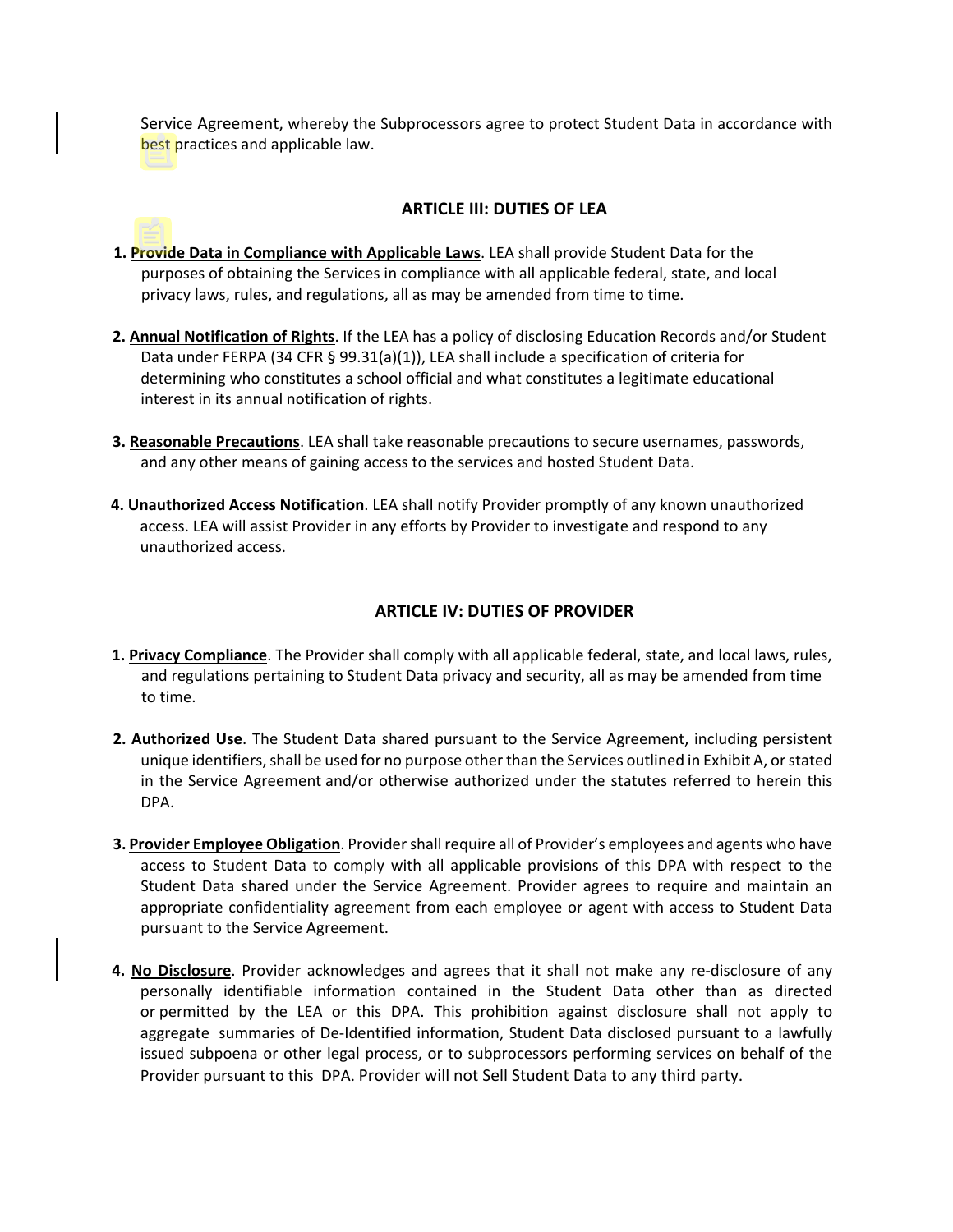- **5. De-Identified Data**: Provider agrees not to attempt to re-identify de-identified Student Data. De-Identified Data may be used by the Provider for those purposes allowed under FERPA and the following purposes: (1) assisting the LEA or other governmental agencies in conducting research and other studies; and (2) research and development of the Provider's educational sites, services, or applications, and to demonstrate the effectiveness of the Services; (3) for adaptive learning purpose and for customized student learning; or (4) as authorized by the Service Agreement. Provider's use of De-Identified Data shall survive termination of this DPA or any request by LEA to return or destroy Student Data. Prior to publishing any document that names the LEA explicitly or indirectly, the Provider shall obtain the LEA's written approval of the manner in which de-identified data is presented.
- **6. Disposition of Data**. Upon written request from the LEA, Provider shall dispose of or provide a mechanism for the LEA to transfer Student Data obtained under the Service Agreement, as soon as reasonably possible of the date of said request and according to a schedule and procedure as the Parties may reasonably agree. Upon termination of this DPA, if no written request from the LEA is received, Provider shall dispose of all Student Data in the course of its regular business. The duty to dispose of Student Data shall not extend to Student Data that had been De-Identified.
- **7. Advertising Limitations.** Provider is prohibited from using, disclosing, or selling Student Data to (a) inform, influence, or enable Targeted Advertising; or (b) develop a profile of a student, family member/guardian or group, for any purpose other than providing the Service to LEA. This section does not prohibit Provider from using Student Data (i) for adaptive learning or customized student learning (including generating personalized learning recommendations); or (ii) to make product recommendations to teachers or LEA employees; or (iii) to notify account holders about new education product updates, features, or services or from otherwise using Student Data as permitted in this DPA and its accompanying exhibits

### **ARTICLE V: DATA PROVISIONS**

- **1. Data Storage**. Where required by applicable law, Student Data shall be stored within the United States. Upon request of the LEA, Provider will provide a list of the locations where Student Data is stored.
- **2. Audits.** No more than once a year, or following unauthorized access, upon receipt of a written request from the LEA with at least ten (10) business days' notice and upon the execution of an appropriate confidentiality agreement, the Provider will allow the LEA to audit the security and privacy measures that are in place to ensure protection of Student Data or any portion thereof as it pertains to the delivery of services to the LEA. The Provider will cooperate reasonably with the LEA and any local, state, or federal agency with oversight authority or jurisdiction in connection with any audit or investigation of the Provider and/or delivery of Services to students and/or LEA, and shall provide reasonable access to the Provider's facilities, staff, agents and LEA's Student Data and all records pertaining to the Provider, LEA and delivery of Services to the LEA. Failure to reasonably cooperate shall be deemed a material breach of the DPA.
- **3. Data Security**. The Provider agrees to utilize administrative, physical, and technical safeguards designed to protect Student Data from unauthorized access, disclosure, acquisition, destruction, use, or modification. The Provider shall adhere to any applicable law relating to data security.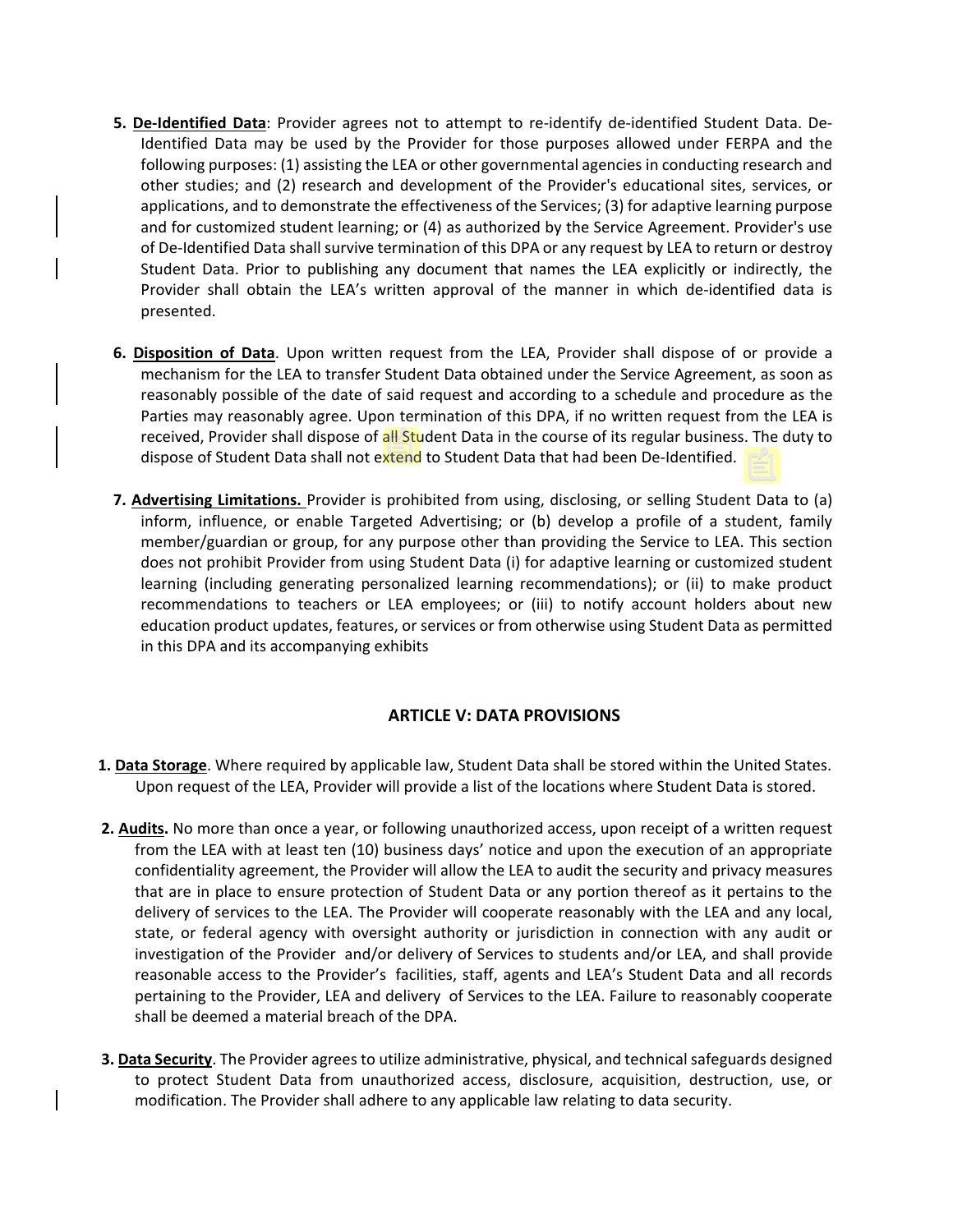- **4. Data Breach**. In the event of an unauthorized release, disclosure or acquisition of Student Data that compromises the security, confidentiality or integrity of the Student Data maintained by the Provider the Provider shall provide notification to LEA as soon as reasonably possible of confirmation of the incident, unless notification within this time limit would disrupt investigation of the incident by law enforcement. In such an event, notification shall be made within a reasonable time after the incident. Provider shall follow the following process:
	- (1) The security breach notification described above shall include, at a minimum, the following information to the extent known by the Provider and as it becomes available:
		- i. The name and contact information of the reporting LEA subject to this section.
		- ii. A list of the types of personal information that were or are reasonably believed to have been the subject of a breach.
		- iii. If the information is possible to determine at the time the notice is provided, then either (1) the date of the breach, (2) the estimated date of the breach, or (3) the date range within which the breach occurred. The notification shall also include the date of the notice.
		- iv. Whether the notification was delayed as a result of a law enforcement investigation, if that information is possible to determine at the time the notice is provided; and
		- v. A general description of the breach incident, if that information is possible to determine at the time the notice is provided.
	- (2) Provider agrees to adhere to all federal and state requirements with respect to a data breach related to the Student Data, including, when appropriate or required, the required responsibilities and procedures for notification and mitigation of any such data breach.
	- (3) Provider further acknowledges it has a written incident response plan. that reflects responding to a data breach, breach of security, privacy incident or unauthorized acquisition or use of Student Data or any portion thereof, including personally identifiable information and agrees to provide LEA, upon request,with said written incident response plan.
	- (5) In the event of a breach originating from LEA's use of the Service, Provider shall cooperate with LEA to the extent necessary to expeditiously secure Student Data.

### **ARTICLE VI: GENERAL OFFER OF TERMS**

Provider may, by signing the attached form of "General Offer of Privacy Terms" (General Offer, attached hereto as **Exhibit "E"**), be bound by the terms of **Exhibit "E"** to any other LEA who signs the acceptance on said Exhibit. The form is limited by the terms and conditions described therein.

### **ARTICLE VII: MISCELLANEOUS**

**1. Termination**. The Provider shall be bound by this DPA for the duration of the Service Agreement or so long as the Provider maintains any LEA personally identifiable information. Either party may terminate this DPA or the Service Agreement if the other party breaches any terms of this DPA.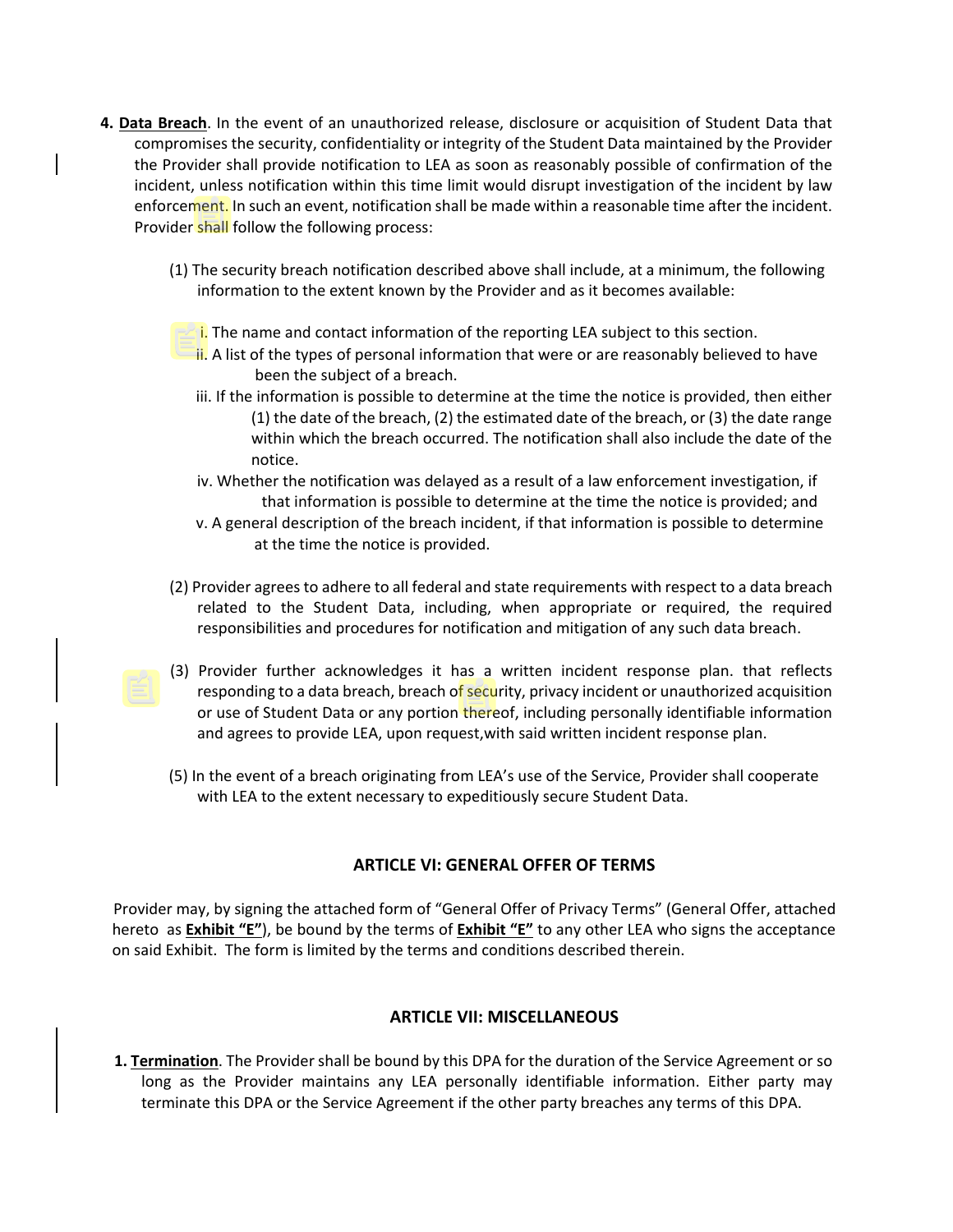- **2. Effect of Termination Survival**. If the Service Agreement is terminated, the Provider shall destroy all of LEA's personally identifiable information pursuant to Article IV, section 6.
- **3. Priority of Agreements**. This DPA shall govern the treatment of Student Data in order to comply with the privacy protections, including those found in FERPA and all applicable privacy statutes identified in this DPA. In the event there is conflict between the terms of the DPA and the Service Agreement, Terms of Service, Privacy Policies, or with any other bid/RFP, license agreement, or writing, the terms of this DPA shall apply and take precedence. In the event of a conflict between Exhibit H, the SDPC Standard Clauses, and/or the Supplemental State Terms, Exhibit H will control, followed by the Supplemental State Terms. Except as described in this paragraph herein, all other provisions of the Service Agreement shall remain in effect.
- **4. Entire Agreement**. This DPA and the Service Agreement constitute the entire agreement of the Parties relating to the subject matter hereof and supersedes all prior communications, representations, or agreements, oral or written, by the Parties relating thereto. This DPA may be amended and the observance of any provision of this DPA may be waived (either generally or in any particular instance and either retroactively or prospectively) only with the signed written consent of both Parties. Neither failure nor delay on the part of any Party in exercising any right, power, or privilege hereunder shall operate as a waiver of such right, nor shall any single or partial exercise of any such right, power, or privilege preclude any further exercise thereof or the exercise of any other right, power, or privilege.
- **5. Severability**. Any provision of this DPA that is prohibited or unenforceable in any jurisdiction shall, as to such jurisdiction, be ineffective to the extent of such prohibition or unenforceability without invalidating the remaining provisions of this DPA, and any such prohibition or unenforceability in any jurisdiction shall not invalidate or render unenforceable such provision in any other jurisdiction. Notwithstanding the foregoing, if such provision could be more narrowly drawn so as not to be prohibited or unenforceable in such jurisdiction while, at the same time, maintaining the intent of the Parties, it shall, as to such jurisdiction, be so narrowly drawn without invalidating the remaining provisions of this DPA or affecting the validity or enforceability of such provision in any other jurisdiction.
- **7.** The LEA has the authority to terminate the DPA if it disapproves of the successor to whom the Provider is selling, merging, or otherwise disposing of its business.
- **8. Authority.** Each party represents that it is authorized to bind to the terms of this DPA, including confidentiality and destruction of Student Data and any portion thereof contained therein, all related or associated institutions, individuals, employees or contractors who may have access to the Student Data and/or any portion thereof.
- **9. Waiver**. No delay or omission by either party to exercise any right hereunder shall be construed as a waiver of any such right and both parties reserve the right to exercise any such right from time to time, as often as may be deemed expedient.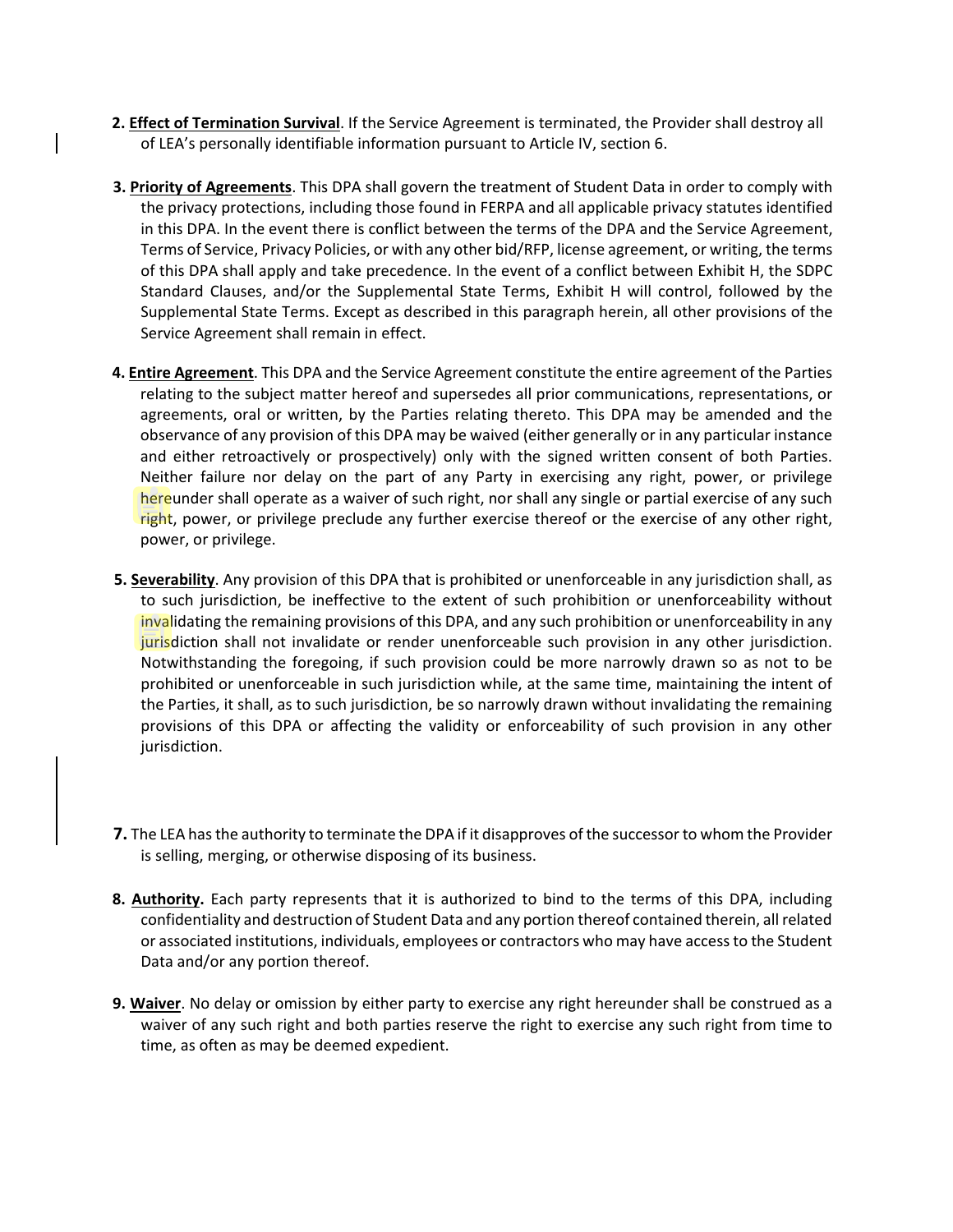## **EXHIBIT "A" DESCRIPTION OF SERVICES**

Please see the Service Agreement.

 $\overline{\phantom{a}}$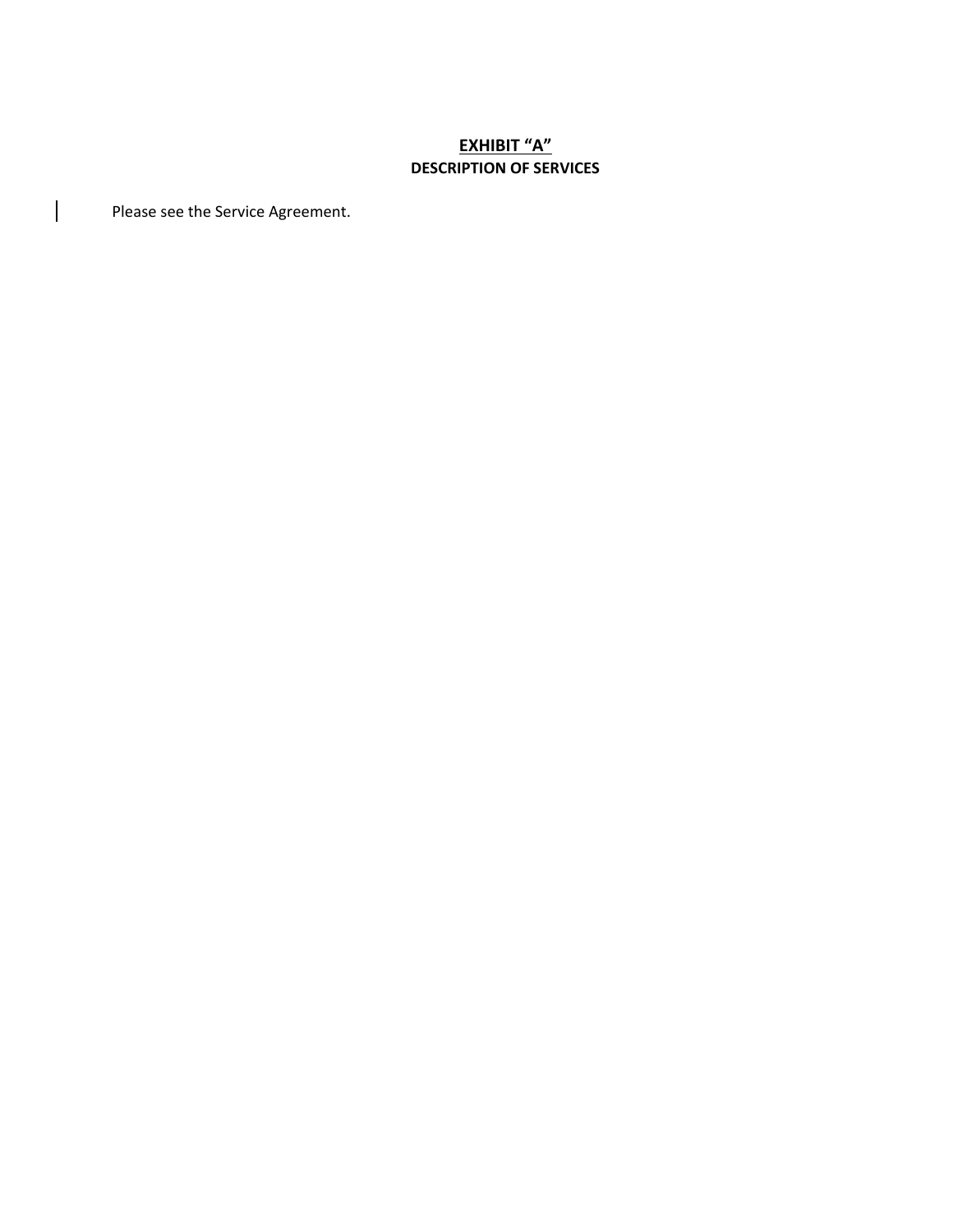## **EXHIBIT "B" SCHEDULE OF DATA**

| <b>Category of Data</b>                         | <b>Elements</b>                                                         | <b>Check if</b><br><b>Used</b><br>by Your<br><b>System</b> |
|-------------------------------------------------|-------------------------------------------------------------------------|------------------------------------------------------------|
| Application Technology Meta<br>Data             | IP Addresses of users, Use of cookies, etc.                             | X                                                          |
|                                                 | Other application technology meta data-Please<br>specify:               |                                                            |
| <b>Application Use Statistics</b><br>Assessment | Meta data on user interaction with application                          | X                                                          |
|                                                 | Standardized test scores                                                |                                                            |
|                                                 | Observation data                                                        |                                                            |
|                                                 | Other assessment data-Please specify:                                   |                                                            |
| Attendance                                      | Student school (daily) attendance data                                  | X                                                          |
|                                                 | Student class attendance data                                           |                                                            |
| Communications                                  | Online communications captured (emails, blog<br>entries)                |                                                            |
| Conduct                                         | Conduct or behavioral data                                              | X                                                          |
| Demographics                                    | Date of Birth                                                           |                                                            |
|                                                 | Place of Birth                                                          |                                                            |
|                                                 | Gender                                                                  | X                                                          |
|                                                 | Ethnicity or race                                                       | X                                                          |
|                                                 | Language information (native, or primary<br>language spoken by student) |                                                            |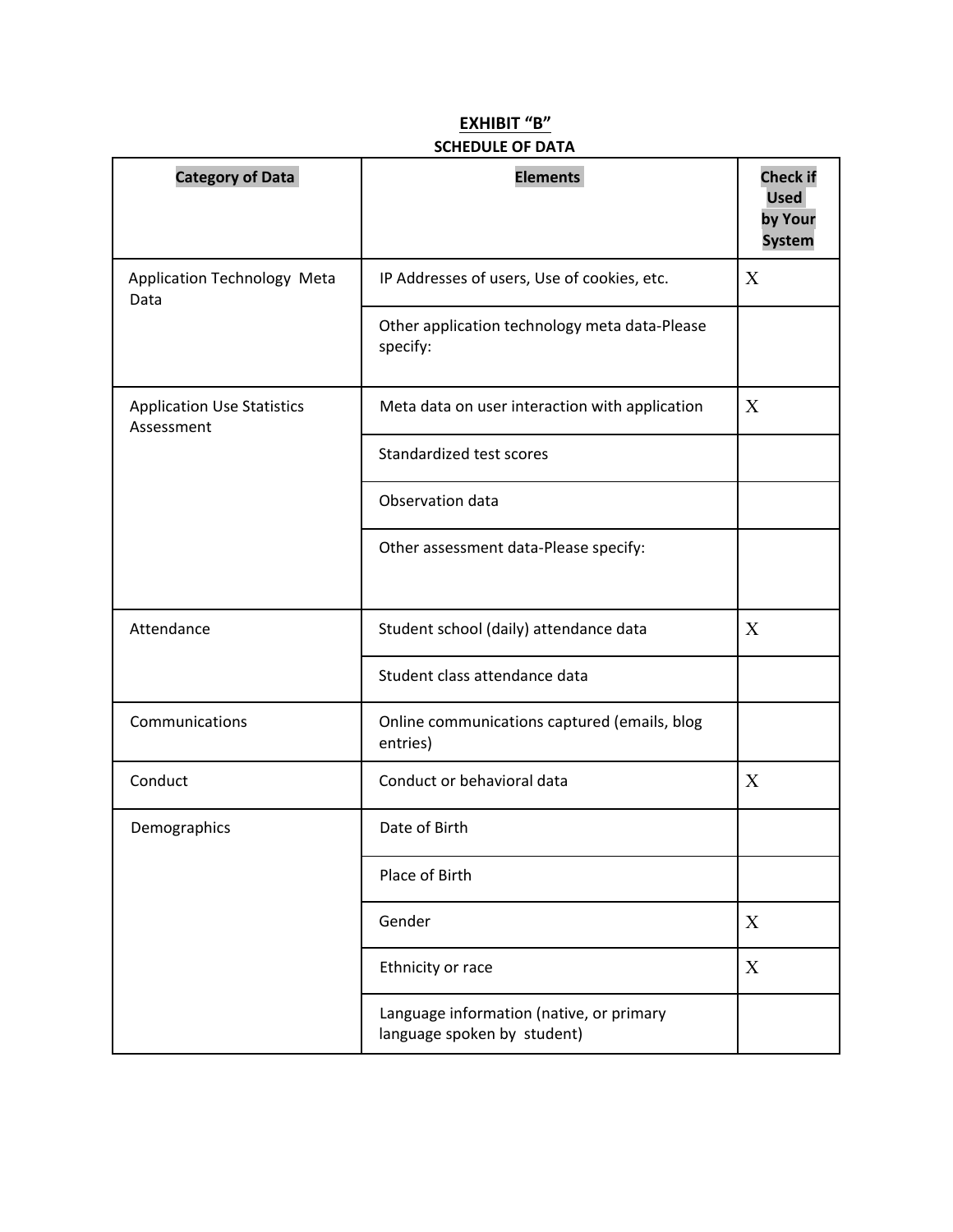|                                        | Other demographic information-Please specify: |                           |
|----------------------------------------|-----------------------------------------------|---------------------------|
| Enrollment                             | Student school enrollment                     | $\boldsymbol{\mathrm{X}}$ |
|                                        | Student grade level                           | $\boldsymbol{\mathrm{X}}$ |
|                                        | Homeroom                                      |                           |
|                                        | Guidance counselor                            |                           |
|                                        | Specific curriculum programs                  |                           |
|                                        | Year of graduation                            |                           |
|                                        | Other enrollment information-Please specify:  |                           |
| Parent/Guardian<br>Contact Information | Address                                       |                           |
|                                        | Email                                         |                           |

| <b>Category of Data</b> | <b>Elements</b>                                        | <b>Check if</b><br><b>Used</b><br>by Your<br><b>System</b> |
|-------------------------|--------------------------------------------------------|------------------------------------------------------------|
|                         | Phone                                                  |                                                            |
| Parent/Guardian<br>ID   | Parent ID number (created to link parents to students) |                                                            |
| Parent/Guardian<br>Name | First and/or Last                                      |                                                            |
| Schedule                | Student scheduled courses                              |                                                            |
|                         | Teacher names                                          |                                                            |
| Special Indicator       | English language learner information                   |                                                            |
|                         | Low income status                                      |                                                            |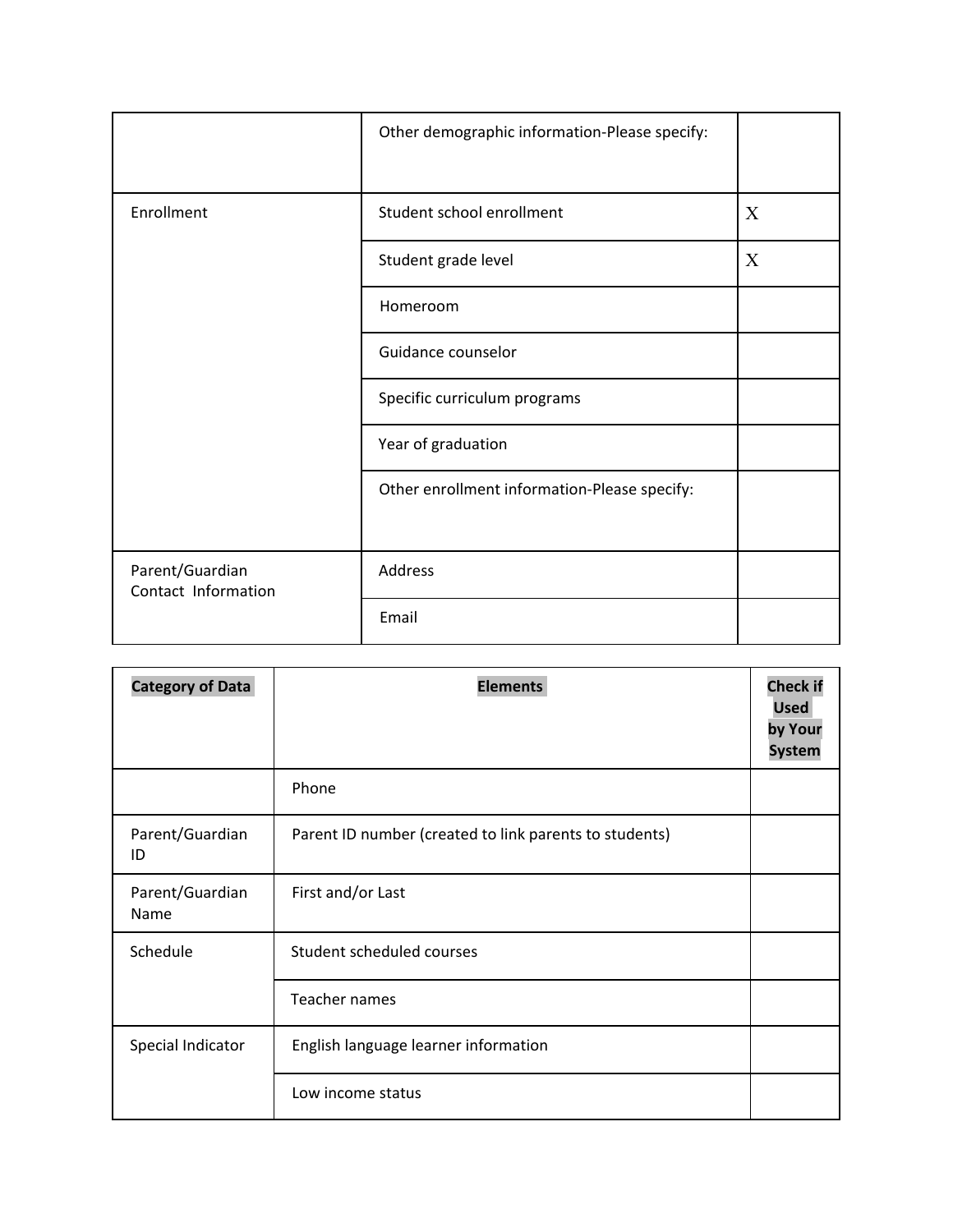|                                       | Medical alerts/ health data                                                                                                            |   |
|---------------------------------------|----------------------------------------------------------------------------------------------------------------------------------------|---|
|                                       | Student disability information                                                                                                         | X |
|                                       | Specialized education services (IEP or 504)                                                                                            | X |
|                                       | Living situations (homeless/foster care)                                                                                               |   |
|                                       | Other indicator information-Please specify:                                                                                            |   |
| <b>Student Contact</b><br>Information | Address                                                                                                                                |   |
|                                       | Email                                                                                                                                  |   |
|                                       | Phone                                                                                                                                  |   |
| <b>Student Identifiers</b>            | Local (School district) ID number                                                                                                      | X |
|                                       | State ID number                                                                                                                        | X |
|                                       | Provider/App assigned student ID number                                                                                                | X |
|                                       | Student app username                                                                                                                   |   |
|                                       | Student app passwords                                                                                                                  |   |
| <b>Student Name</b>                   | First and/or Last                                                                                                                      | X |
| Student In App<br>Performance         | Program/application<br>performance<br>(typing<br>program-<br>student types 60 wpm, reading program-student reads<br>below grade level) |   |
| <b>Student Program</b><br>Membership  | Academic or extracurricular activities a student may belong<br>to or participate in                                                    |   |
| <b>Student Survey</b><br>Responses    | Student responses to surveys or questionnaires                                                                                         |   |
| Student work                          | Student generated content; writing, pictures, etc.                                                                                     |   |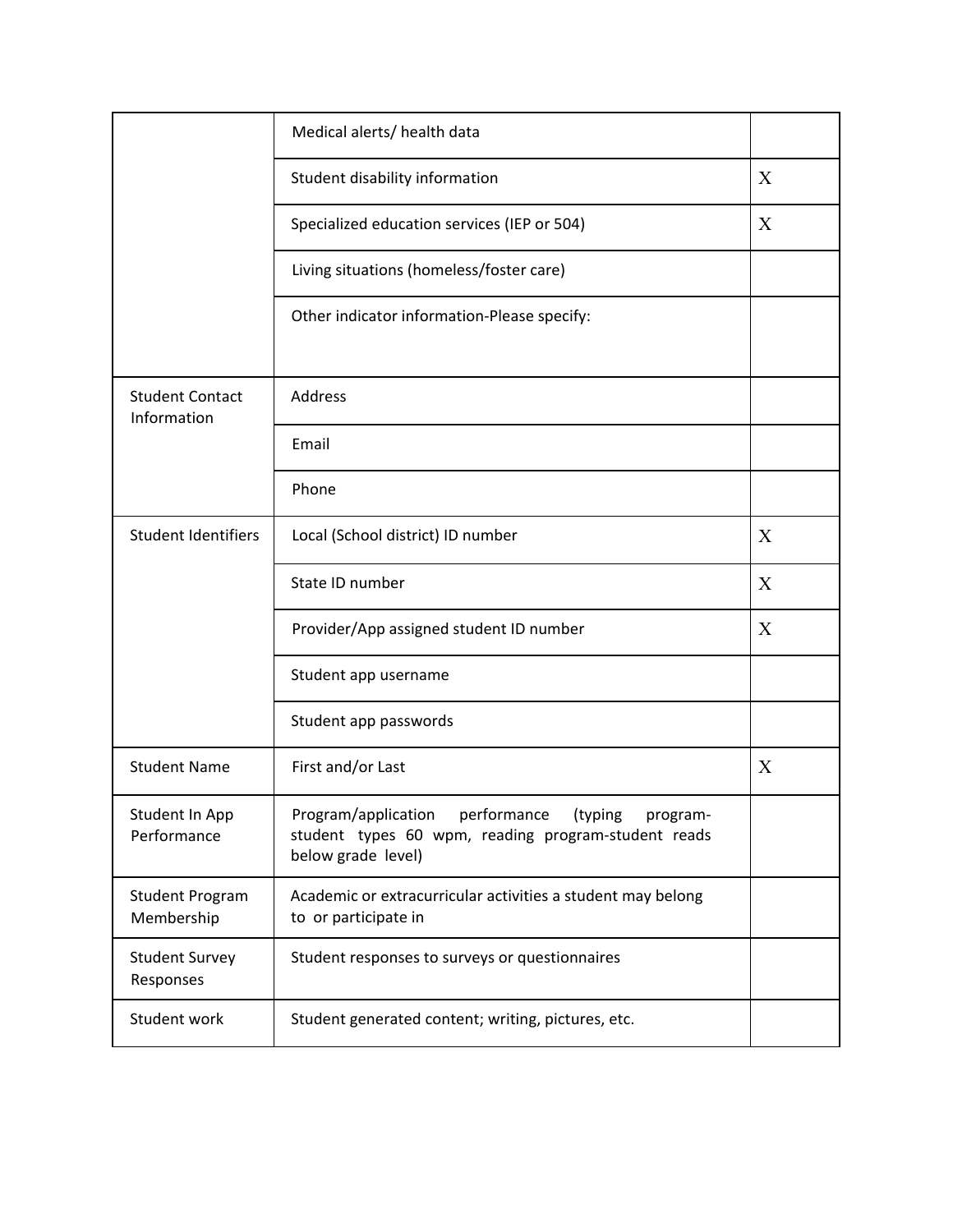|            | Other student work data -Please specify: |  |
|------------|------------------------------------------|--|
| Transcript | Student course grades                    |  |
|            | Student course data                      |  |

| <b>Category of</b><br>Data | <b>Elements</b>                             | <b>Check if</b><br><b>Used</b><br>by Your<br><b>System</b> |
|----------------------------|---------------------------------------------|------------------------------------------------------------|
|                            | Student course grades/ performance scores   |                                                            |
|                            | Other transcript data - Please specify:     |                                                            |
| Transportation             | Student bus assignment                      |                                                            |
|                            | Student pick up and/or drop off location    |                                                            |
|                            | Student bus card ID number                  |                                                            |
|                            | Other transportation data - Please specify: |                                                            |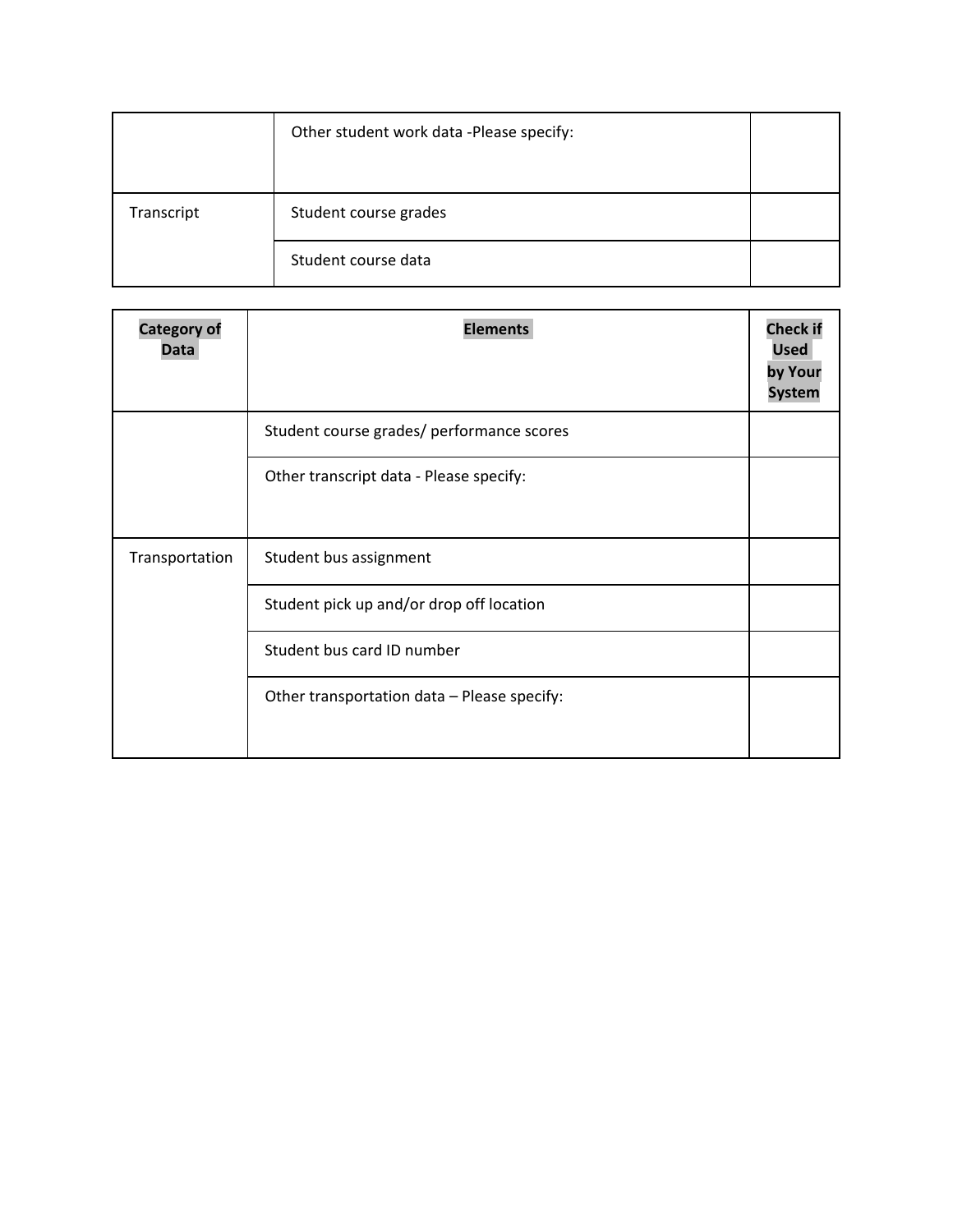| Other | Please list each additional data element used, stored,<br>or collected by your application:                                     |  |
|-------|---------------------------------------------------------------------------------------------------------------------------------|--|
| None  | No Student Data collected at this time. Provider<br>will immediately notify LEA if this designation is no<br>longer applicable. |  |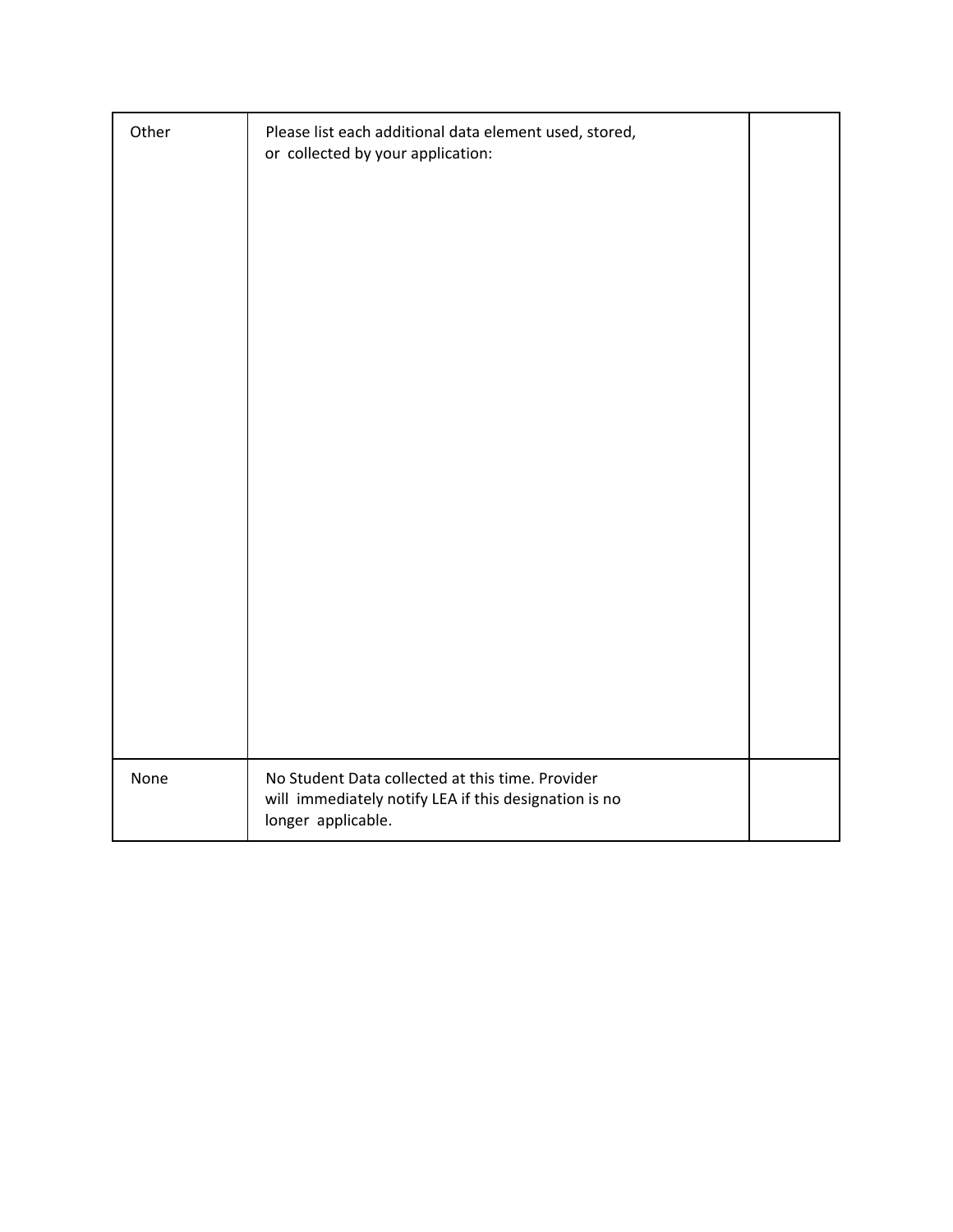# **EXHIBIT "C" DEFINITIONS**

**De-Identified Data and De-Identification**: Records and information are considered to be De-Identified when all personally identifiable information has been removed or obscured, such that the remaining information does not reasonably identify a specific individual, including, but not limited to, any information that, alone or in combination is linkable to a specific student and provided that the educational agency, or other party, has made a reasonable determination that a student's identity is not personally identifiable, taking into account reasonable available information.

**Educational Records**: Educational Records are records, files, documents, and other materials directly related to a student and maintained by the school or local education agency, or by a person acting for such school or local education agency, including but not limited to, records encompassing all the material kept in the student's cumulative folder, such as general identifying data, records of attendance and of academic work completed, records of achievement, and results of evaluative tests, health data, disciplinary status, test protocols and individualized education programs.

**Metadata**: means information that provides meaning and context to other data being collected; including, but not limited to: date and time records and purpose of creation Metadata that have been stripped of all direct and indirect identifiers are not considered Personally Identifiable Information.

**Operator**: means the operator of an internet website, online service, online application, or mobile application with actual knowledge that the site, service, or application is used for K–12 school purposes. Any entity that operates an internet website, online service, online application, or mobile application that has entered into a signed, written agreement with an LEA to provide a service to that LEA shall be considered an "operator" for the purposes of this section.

**Originating** LEA: An LEA who originally executes the DPA in its entirety with the Provider.

**Provider**: For purposes of the DPA, the term "Provider" means provider of digital educational software or services, including cloud-based services, for the digital storage, management, and retrieval of Student Data. Within the DPA the term "Provider" includes the term "Third Party" and the term "Operator" as used in applicable state statutes.

**Student Generated Content**: The term "Student-Generated Content" means materials or content created by a student in the services including, but not limited to, essays, research reports, portfolios, creative writing, music or other audio files, photographs, videos, and account information that enables ongoing ownership of student content.

**School Official**: For the purposes of this DPA and pursuant to 34 CFR § 99.31(b), a School Official is a contractor that: (1) Performs an institutional service or function for which the agency or institution would otherwise use employees; (2) Is under the direct control of the agency or institution with respect to the use and maintenance of Student Data including Education Records; and (3) Is subject to 34 CFR § 99.33(a) governing the use and re

disclosure of Personally Identifiable Information from Education Records.

**Service Agreement**: Refers to the Contract, Purchase Order or Terms of Service or Terms of Use.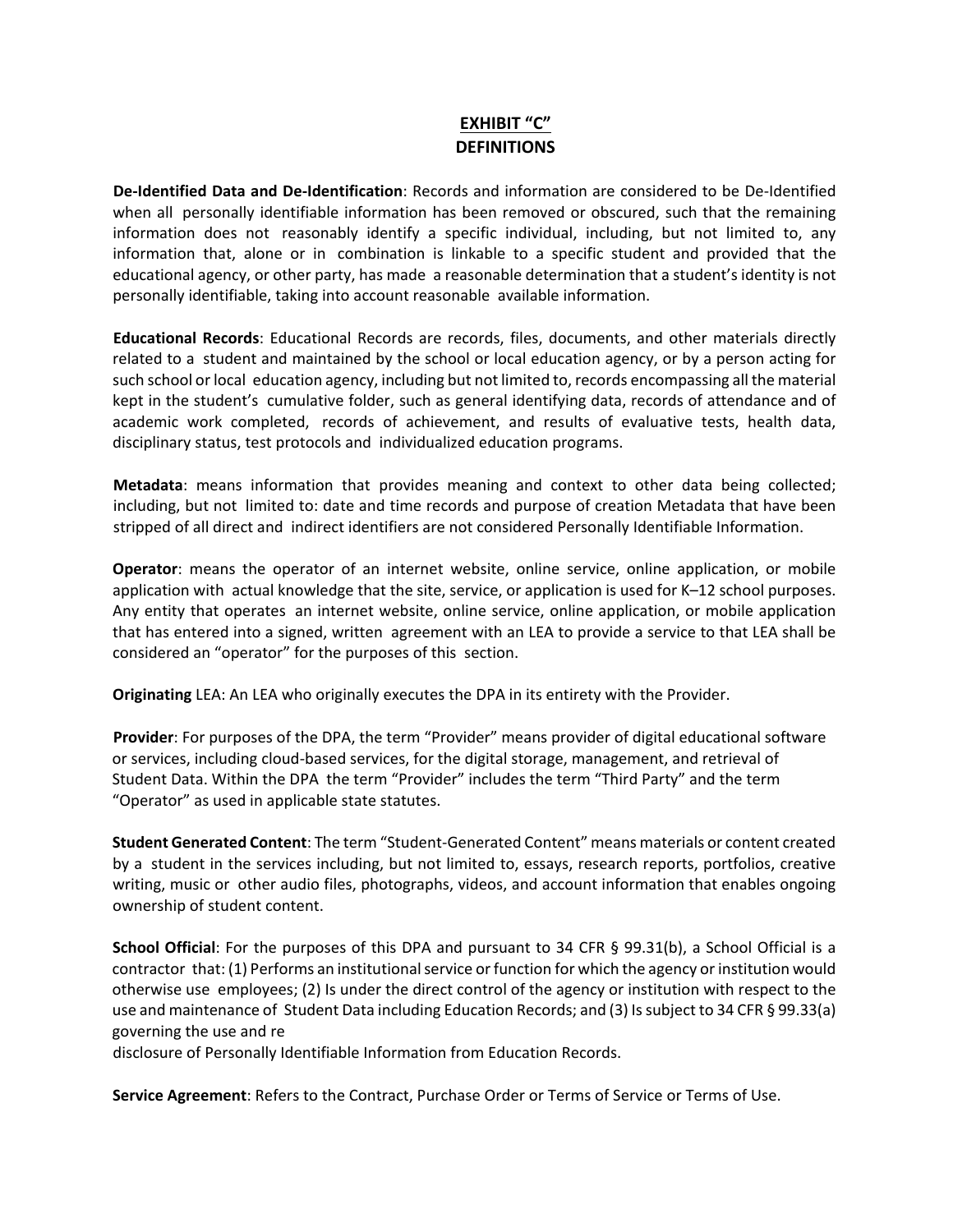**Student Data**: Student Data includes any data, whether gathered by Provider or provided by LEA or its users, students, or students' parents/guardians, that is descriptive of the student including, but not limited to, information in the student's educational record or email, first and last name, birthdate, home or other physical address, telephone number, email address, or other information allowing physical or online contact, discipline records, videos, test results, special education data, juvenile dependency records, grades, evaluations, criminal records, medical records, health records, social security numbers, biometric information, disabilities, socioeconomic information, individual purchasing behavior or preferences, food purchases, political affiliations, religious information, text messages, documents, student identifiers, search activity, photos, voice recordings, geolocation information, parents' names, or any other information or identification number that would provide information about a specific student. Student Data includes Meta Data. Student Data further includes "Personally Identifiable Information (PII)," as defined in 34 C.F.R. § 99.3 and as defined under any applicable state law. Student Data shall constitute Education Records for the purposes of this DPA, and for the purposes of federal, state, and local laws and regulations. Student Data as specified in **Exhibit "B"** is confirmed to be collected or processed by the Provider pursuant to the Services. Student Data shall not constitute that information that has been anonymized or De-Identified, or anonymous usage data regarding a student's use of Provider's services.

**Subprocessor:** For the purposes of this DPA, the term "Subprocessor" (sometimes referred to as the "Subcontractor") means a party other than LEA or Provider, who Provider uses for data collection, analytics, storage, or other service to operate and/or improve its service, and who has access to Student Data.

**Subscribing LEA**: An LEA that was not party to the original Service Agreement and who accepts the Provider's General Offer of Privacy Terms.

**Targeted Advertising:** means presenting an advertisement to a student where the selection of the advertisement is based on Student Data or inferred over time from the usage of the operator's Internet web site, online service or mobile application by such student or the retention of such student's online activities or requests over time for the purpose of targeting subsequent advertisements. "Targeted Advertising" does not include any advertising to a student on an Internet web site based on the content of the web page or in response to a student's response or request for information or feedback.

**Third Party**: The term "Third Party" means a provider of digital educational software or services, including cloud based services, for the digital storage, management, and retrieval of Education Records and/or Student Data, as that term is used in some state statutes. However, for the purpose of this DPA, the term "Third Party" when used to indicate the provider of digital educational software or services is replaced by the term "Provider."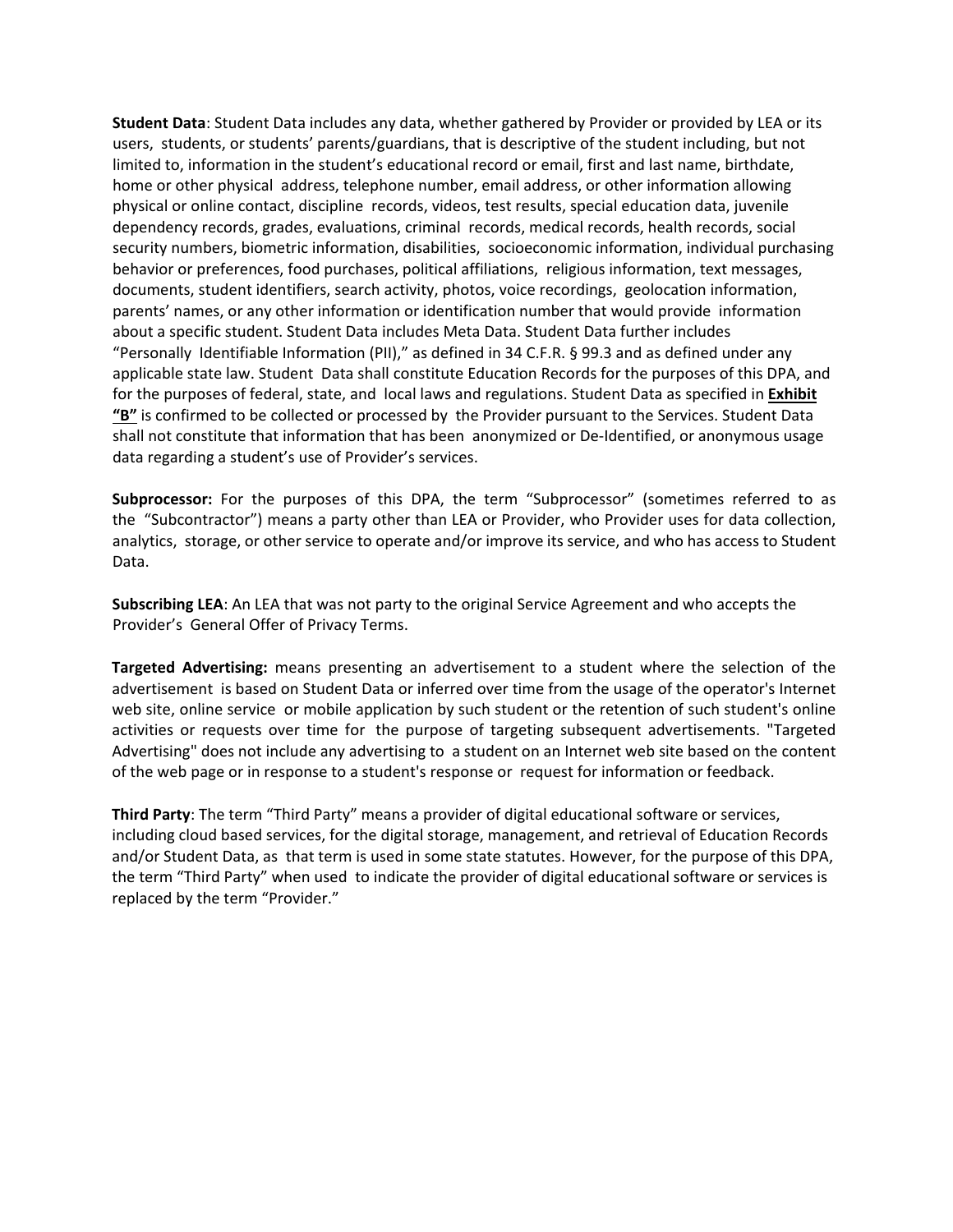$\Big|$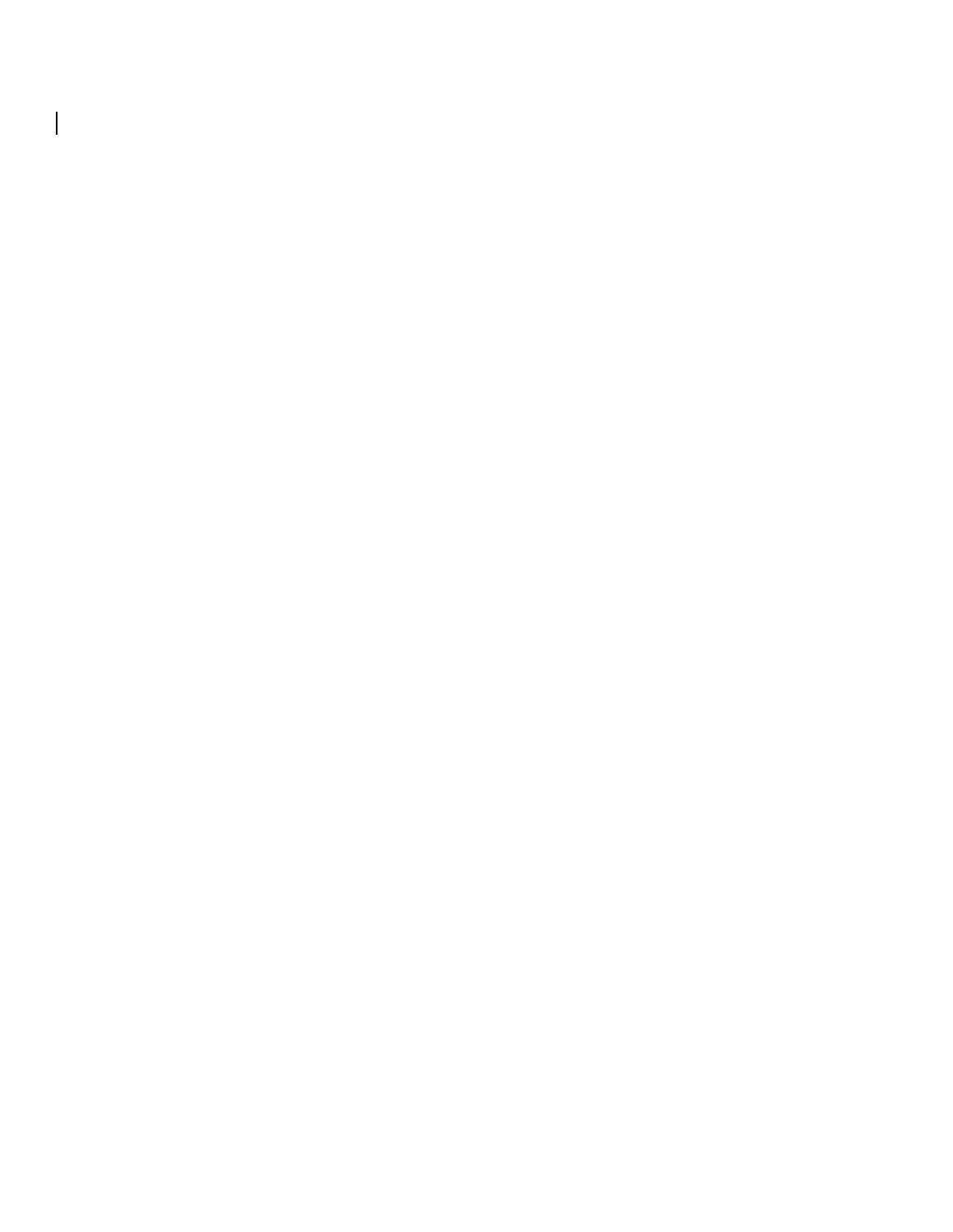## **EXHIBIT "E" GENERAL OFFER OF PRIVACY TERMS**

### **1**. **Offer of Terms**

Provider offers the same privacy protections found in this DPA between it and ("Originating LEA") which is dated , to any other LEA ("Subscribing LEA") who accepts this General Offer of Privacy Terms ("General Offer") through its signature below. The provisions of the original DPA offered by Provider and accepted by Subscribing LEA pursuant to this Exhibit E shall remain in effect as between Provider and Subscribing LEA 1) for so long as the Services are being provided to Subscribing LEA, or 2) until the Service Agreement is terminated pursuant to the terms of the Service Agreement whichever comes first. This General Offer shall extend only to privacy protections, and Provider's signature shall not necessarily bind Provider to other terms, such as price, term, or schedule of services, or to any other provision not addressed in this DPA. The Provider and the Subscribing LEA may also agree to change the data provided by Subscribing LEA to the Provider to suit the unique needs of the Subscribing LEA. The Provider may withdraw the General Offer in the event of: (1) a material change in the applicable privacy statues; (2) a material change in the services and products listed in the originating Service Agreement; or three (3) years after the date of Provider's signature to this Form. Subscribing LEAs should send the signed **Exhibit**  "E" to Provider at the following email address:

#### **PROVIDER**:

| BY:           |                 | Date: |
|---------------|-----------------|-------|
|               |                 |       |
| Printed Name: | Title/Position: |       |

#### **2**. **Subscribing LEA**

A Subscribing LEA, by signing a separate Service Agreement with Provider, and by its signature below, accepts the General Offer of Privacy Terms. The Subscribing LEA and the Provider shall therefore be bound by the same terms of this DPA for the term of the DPA between the and

\*\*PRIOR TO ITS EFFECTIVENESS, SUBSCRIBING LEA MUST DELIVER NOTICE OF ACCEPTANCE TO PROVIDER PURSUANT TO ARTICLE VII, SECTION 5. \*\*

#### **Subscribing LEA**:

| BY:                        | Date:                        |                   |
|----------------------------|------------------------------|-------------------|
| $\mathcal{L}^{\text{max}}$ | Title/Position:              |                   |
|                            | <b>SCHOOL DISTRICT NAME:</b> |                   |
|                            |                              | <b>DESIGNATED</b> |
| REPRESENTATIVE OF LEA:     |                              |                   |
| Name:                      |                              | Title:            |
|                            |                              | Address:          |
|                            |                              | Telephone         |
| Number:                    |                              |                   |
| Email:                     |                              |                   |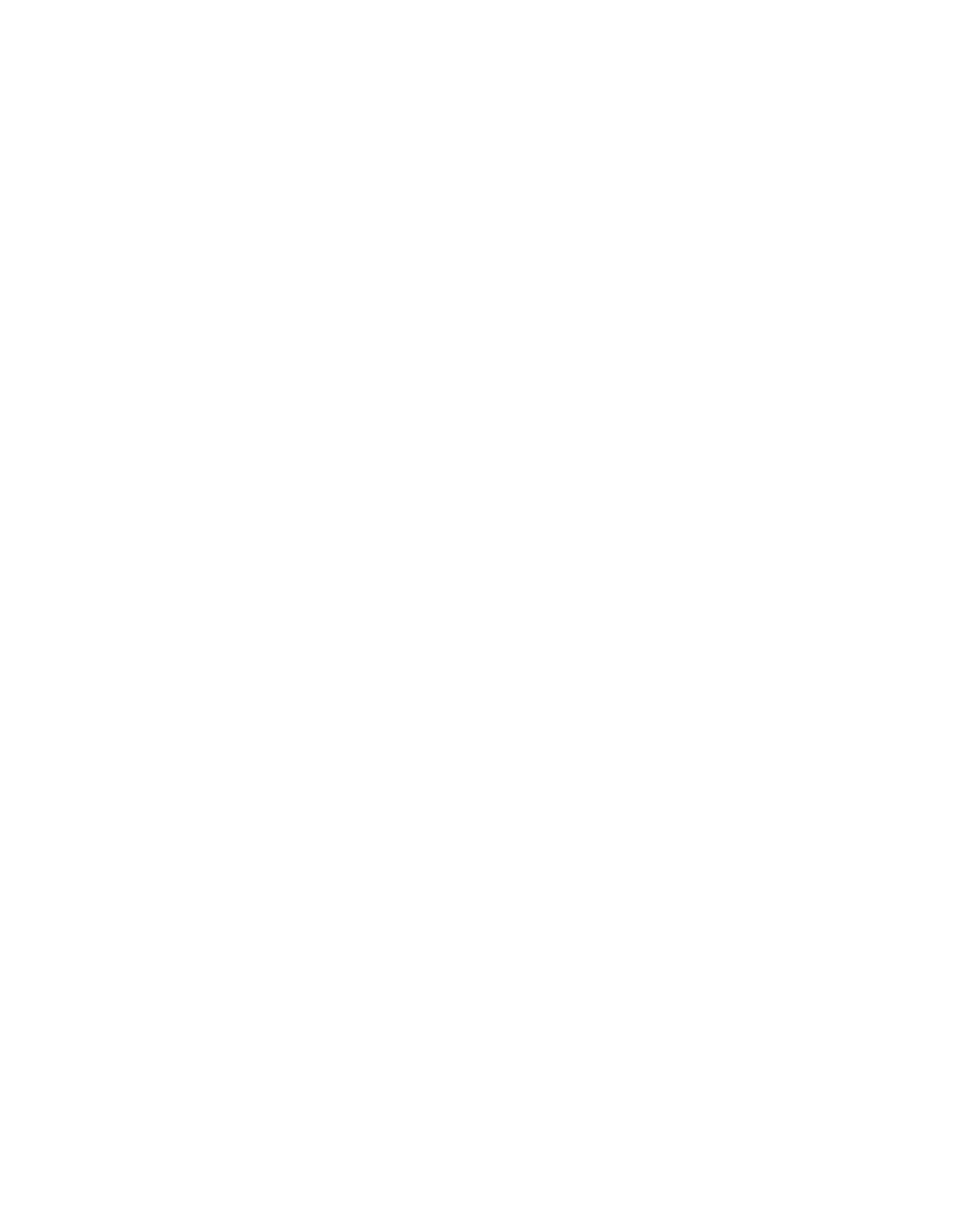# **EXHIBIT "F" DATA SECURITY REQUIREMENTS**

None.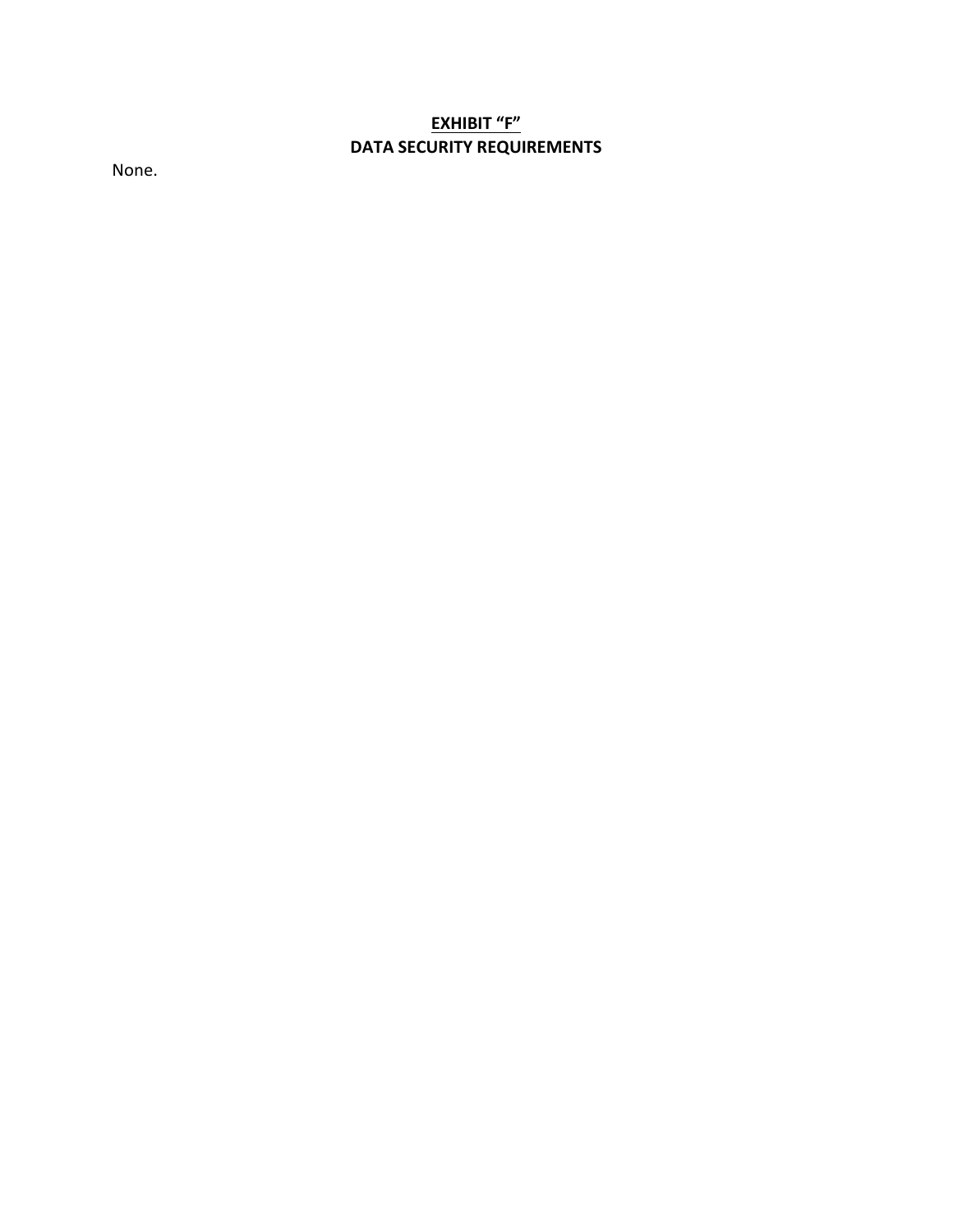### **EXHIBIT "G"** - **Supplemental SDPC (Student Data Privacy Consortium) State Terms for Illinois**

Version IL-NDPAv1.0a (Revised March 15, 2021)

This **Exhibit G,** Supplemental SDPC State Terms for Illinois ("Supplemental State Terms"), effective simultaneously with the attached Student Data Privacy Agreement ("DPA") by and between

(the "Local Education Agency" or "LEA") and the University of Oregon (the "Provider"), is incorporated in the attached DPA and amends the DPA (and all supplemental terms and conditions and policies applicable to the DPA) as follows:

1. **Compliance with Illinois Privacy Laws.** In performing its obligations under the Agreement, the Provider shall comply with all Illinois laws and regulations pertaining to student data privacy, confidentiality, and maintenance, including but not limited to the Illinois School Student Records Act ("ISSRA"), 105 ILCS 10/, Mental Health and Developmental Disabilities Confidentiality Act ("MHDDCA"), 740 ILCS 110/, Student Online Personal Protection Act ("SOPPA"), 105 ILCS 85/, Identity Protection Act ("IPA"), 5 ILCS 179/, and Personal Information Protection Act ("PIPA"), 815 ILCS 530/, and Local Records Act ("LRA"), 50 ILCS 205/.

2. **Definition of "Student Data."** In addition to the definition set forth in **Exhibit C,** Student Data includes any and all information concerning a student by which a student may be individually identified under applicable Illinois law and regulations, including but not limited to (a) "covered information," as defined in Section 5 of SOPPA (105 ILCS 85/5), (b) "school student records" as that term is defined in Section 2 of ISSRA (105 ILCS 10/2(d)) (c) "records" as that term is defined under Section 110/2 of the MHDDCA (740 ILCS 110/2), and (d) "personal information" as defined in Section 530/5 of PIPA.

3. **School Official Designation.** Pursuant to Article I, Paragraph 1 of the DPA Standard Clauses, and in accordance with FERPA, ISSRA and SOPPA, in performing its obligations under the DPA, the Provider is acting as a school official with legitimate educational interest; is performing an institutional service or function for which the LEA would otherwise use its own employees; is under the direct control of the LEA with respect to the use and maintenance of Student Data; and is using Student Data only for an authorized purpose and in furtherance of such legitimate educational interest.

4. **Limitations on Re-Disclosure.** The Provider shall not re-disclose personally identifiable information to any other party or affiliate without the express written permission of the LEA or pursuant to court order, unless such disclosure is otherwise permitted under SOPPA, ISSRA, FERPA, and MHDDCA. Provider will not sell or rent Student Data. In the event another party, including law enforcement or a government entity, contacts the Provider with a request or subpoena for Student Data in the possession of the Provider, the Provider shall redirect the other party to seek the data directly from the LEA. In the event the Provider is compelled to produce Student Data to another party in compliance with a court order, Provider shall notify the LEA as soon as reasonably possible in advance of the court ordered disclosure and, upon request, provide the LEA with a copy of the court order requiring such disclosure if permitted by law.

5. **Notices.** Any notice delivered pursuant to the DPA shall be deemed effective, as applicable, upon receipt as evidenced by the date of transmission indicated on the transmission material, if by e-mail; or four (4) days after mailing, if by first-class mail, postage prepaid.

6. **Parent Right to Access and Challenge Student Data.** The LEA shall establish reasonable procedures pursuant to which a parent, as that term is defined in 105 ILCS 10/2(g), may inspect and/or copy Student Data and/or challenge the accuracy, relevance or propriety of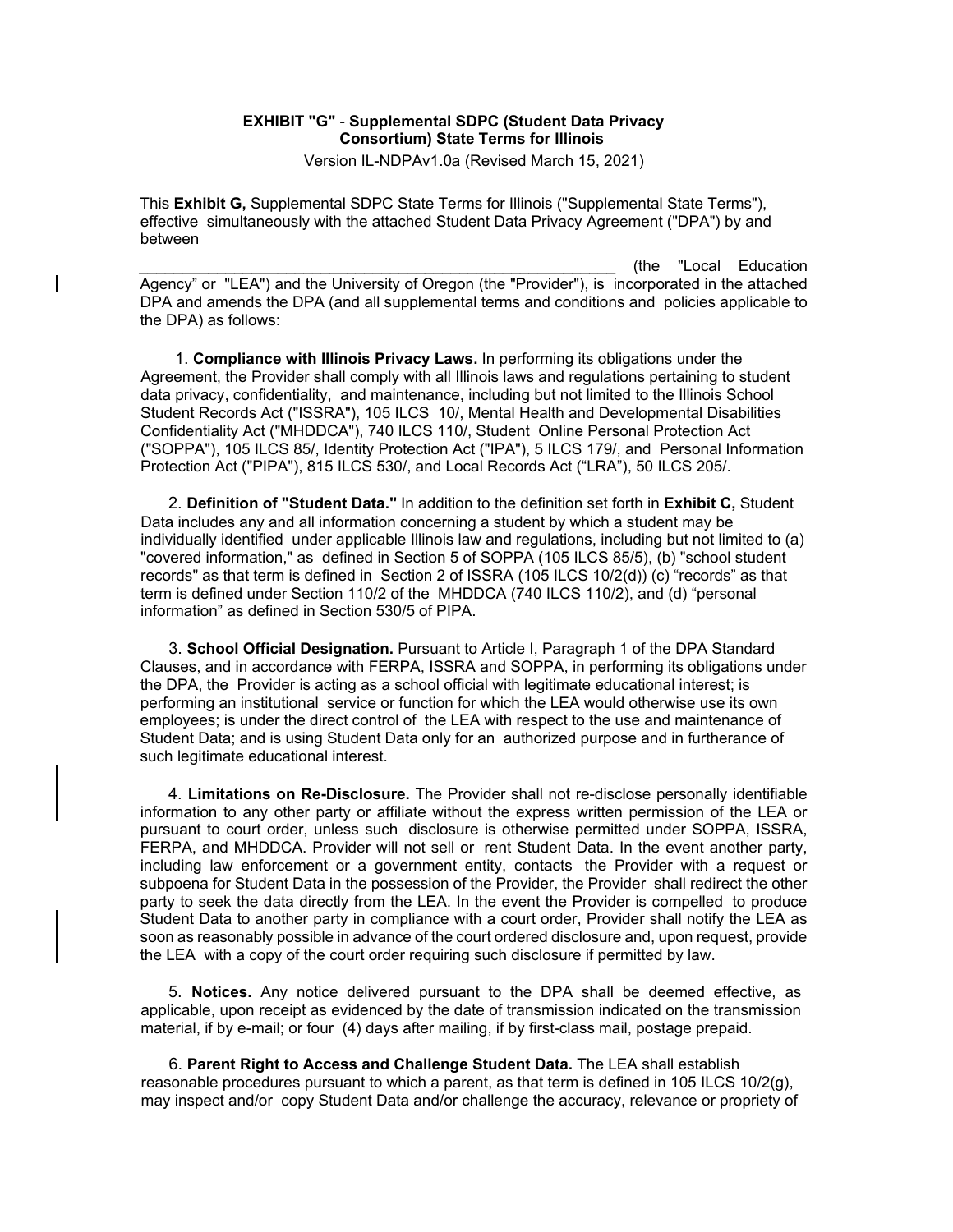Student Data, pursuant to Sections 5and7 of ISSRA (105ILCS 10/5;105ILCS10/7) and Section 33of SOPPA (105ILCS 85/33). In the event that a parent contacts the Provider directly to inspect and/or copy Student Data, the Provider shall refer the parent to the LEA, which shall follow the necessary and proper procedures regarding the requested Student Data.

8. **Security Standards.** The Provider shall implement and maintain commercially reasonable security procedures and practices for a public university providing similar services to protect Student Data from unauthorized access, destruction, use, modification, or disclosure, including but not limited to the unauthorized acquisition of computerized data that compromises the security, confidentiality, or integrity of the Student Data (a "Security Breach"). For purposes of the DPA and this Exhibit G, "Security Breach" does not include the good faith acquisition of Student Data by an employee or agent of the Provider or LEA for a legitimate educational or administrative purpose of the Provider or LEA, so long as the Student Data is used solely for purposes permitted by SOPPA and other applicable law, as authorized by the Service Agreement, and so long as the Student Data is restricted from further unauthorized disclosure.

9. **Security Breach Notification.** In addition to the information enumerated in Article V, Section 4(1) of the DPA Standard Clauses, any Security Breach notification provided by the Provider to the LEA shall include:

a. A list of the students whose Student Data was involved in or is reasonably believed to have been involved in the breach, if known; and

b. The name and contact information for an employee of the Provider whom parents may contact to inquire about the breach.

#### 11. **Transfer or Deletion of Student Data.**

If the LEA receives a request from a parent, as that term is defined in 105 ILCS 10/2(g), that Student Data being held by the Provider be deleted, the LEA shall determine whether the requested deletion would violate State and/or federal records laws. In the event such deletion would not violate State or federal records laws, the LEA shall forward the request for deletion to the Provider. The Provider shall comply with the request and delete the Student Data within a reasonable time period after receiving the request.

Any provision of Student Data to the LEA from the Provider shall be transmitted in a format readable by the LEA.

12. **Public Posting of DPA.** Pursuant to SOPPA, the LEA shall publish on its website a copy of the DPA between the Provider and the LEA, including this Exhibit G.

13. **Subcontractors.** As soon as reasonably possible after the date of execution of the DPA, the Provider shall provide the LEA with a list of any subcontractors to whom Student Data may be disclosed or a link to a page on the Provider's website that clearly lists any and all subcontractors to whom Student Data may be disclosed. This list shall, at a minimum, be updated and provided to the LEA by the beginning of each fiscal year (July 1) and at the beginning of each calendar year (January 1).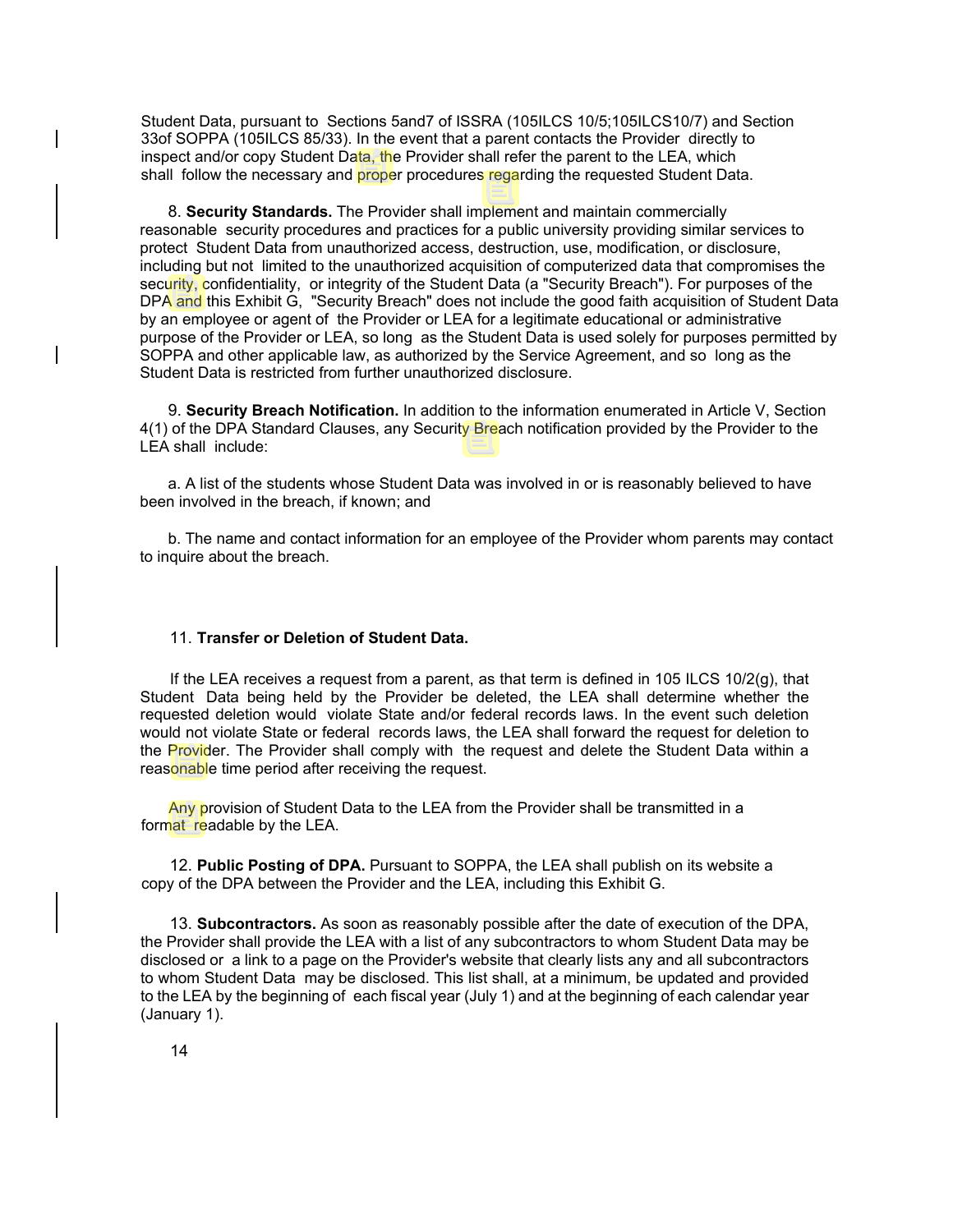- 16. **Privacy Policy.** The Provider must publicly disclose material information about its collection, use, and disclosure of Student Data, including, but not limited to, publishing a terms of service agreement, privacy policy, or similar document.
- 17. **Minimum Data Necessary Shared.** The Provider attests that the Student Data request by the Provider from the LEA in order for the LEA to access the Provider's products and/or services is limited to the Student Data that is adequate, relevant, and limited to what is necessary in relation to the K-12 school purposes for which it is processed.

18.

- 19. **Data Storage.** Provider shall store all Student Data shared under the DPA within the United States.
- 20. **Exhibits A and B.** LEA confirms the Services described in Exhibit A and the Schedule of Data in Exhibit B to the DPA satisfy the requirements in SOPPA to include a statement of the product or service being provided to the school by the Provider and a listing of the categories or types of covered information to be provided to the Provider, respectively.